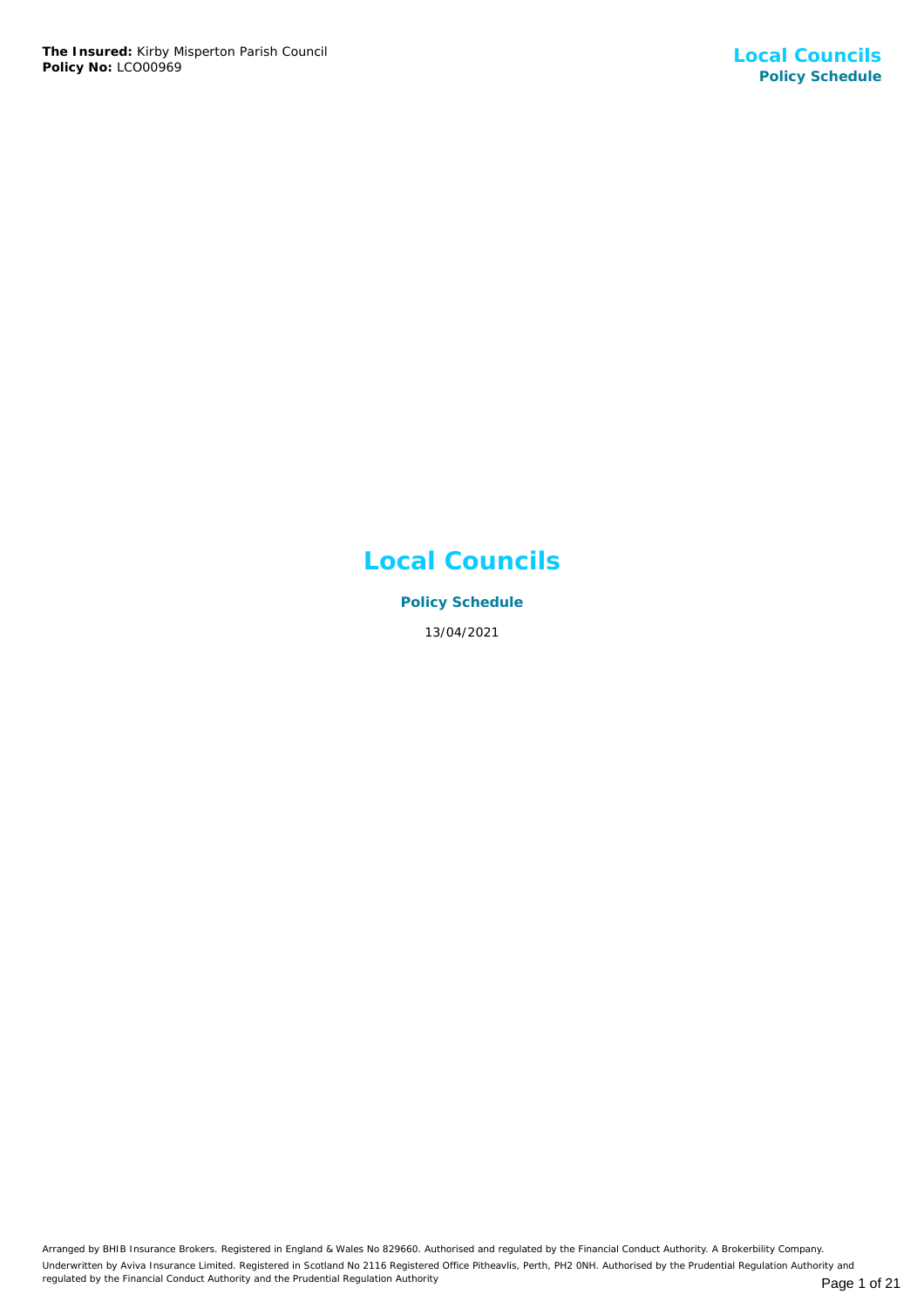## *Important (Material Circumstances)*

*If the information in The Schedule is incorrect or incomplete, or if the insurance does not meet Your requirements, please tell Us as soon as possible. You are reminded of the need to tell Us immediately of any circumstances or changes which We would take into account in Our assessment or acceptance of this insurance as failure to disclose all relevant circumstances may invalidate Your policy, or may result in the policy not operating fully.*

| Your Details                                                   |                                                                                                |
|----------------------------------------------------------------|------------------------------------------------------------------------------------------------|
|                                                                |                                                                                                |
| Name of Council:                                               | Kirby Misperton Parish Council                                                                 |
| Correspondence Address:                                        | Chestnut House, Main Street<br>Kirby Misperton<br>Malton<br>North Yorkshire<br><b>YO17 6XL</b> |
| Business:                                                      | Parish Council                                                                                 |
| Schedule produced on:                                          | 13/04/2021                                                                                     |
| This Policy replaces policy number:                            | 4010792                                                                                        |
| The county association of local council you are affiliated to: | North Yorkshire                                                                                |
| Population of Council Area:                                    | Up to 500                                                                                      |
| Period of Insurance                                            |                                                                                                |
| Effective dates<br>From:                                       | 01 June 2021                                                                                   |
| To:                                                            | 31 May 2022                                                                                    |
| Renewal date:                                                  | 01 June 2022                                                                                   |
| Your Insurance Adviser's Details                               |                                                                                                |

BHIB Limited AGM House 3 Barton Close Grove Park Enderby Leicester LE19 1SJ

The Schedule details for each Section are shown in the following pages.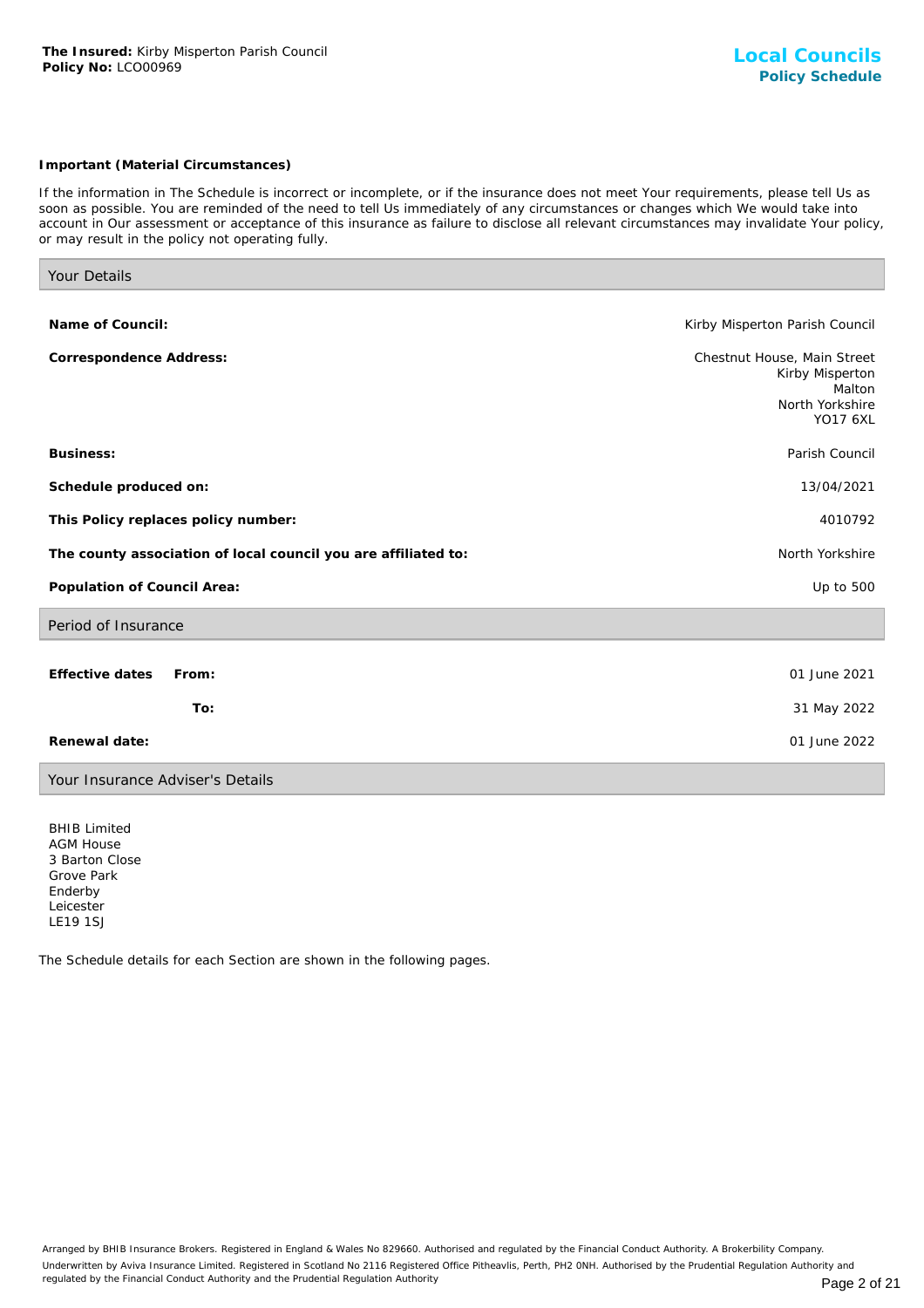# Premium Details **Annual Premium (excluding Terrorism):** £170.14 **Insurance Premium Tax:** £20.42 Total Amount Due (excluding Terrorism): **Election Amount 2018** 20190.56 **Terrorism Premium:** £9.50 **Insurance Premium Tax:** £1.14 **Total Amount Due:** £10.64 **Overall Annual Premium:** £179.64 **Overall Insurance Premium Tax:** £21.56

**Overall Amount Due:** £201.20

Arranged by BHIB Insurance Brokers. Registered in England & Wales No 829660. Authorised and regulated by the Financial Conduct Authority. A Brokerbility Company. Underwritten by Aviva Insurance Limited. Registered in Scotland No 2116 Registered Office Pitheavlis, Perth, PH2 0NH. Authorised by the Prudential Regulation Authority and regulated by the Financial Conduct Authority and the Prudential Regulation Authority **Page 3 of 21** Page 3 of 21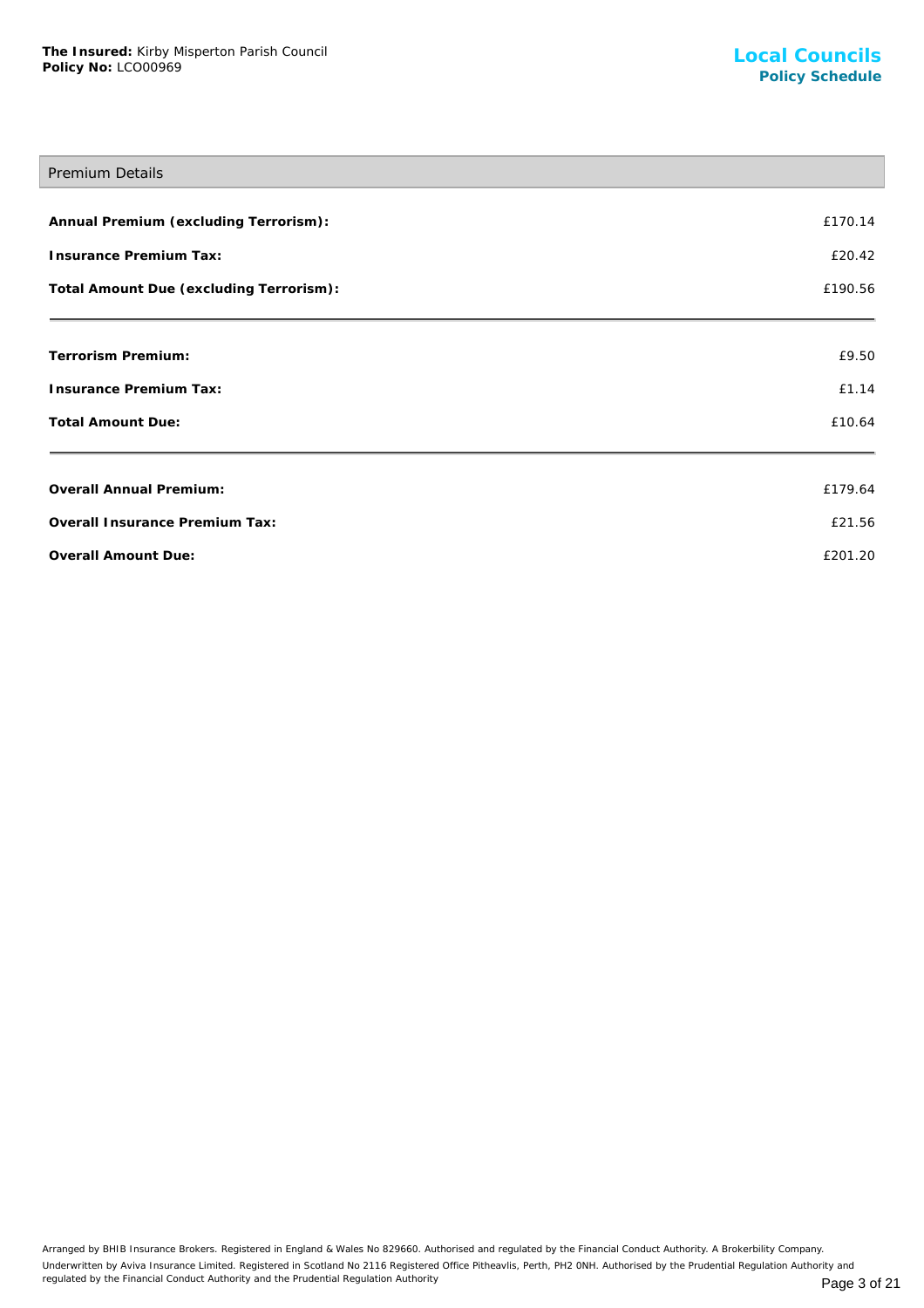Cover Summary

## **Section Cover Operative Limit of Indemnity** Property Damage **Covered As per Schedule** As per Schedule Money Covered As per Schedule Business Interruption Covered As per Schedule Employers' Liability Covered £10,000,000 Public and Products Liability **Covered 2006** 2009,000 Covered 2009,000,000 Fidelity Guarantee **E250,000 E250,000 E250,000 E250,000 E250,000 E250,000** No Claims Discount and Application of Excess Protection Not Covered Not Covered Not Applicable Libel and Slander Covered £250,000 Officials Indemnity Covered £500,000 Personal Accident Covered £100,000 Legal Expenses Covered £250,000 Data Breach Response Not Covered Nil

Applicable to all Sections where stated.

**Excess**

From the amount of all claims in respect of one Occurrence, which shall be adjusted in accordance with the terms Exclusions and Conditions of this Policy, the Insurer will deduct the amount of the Excess stated.

Insurance Limits (and Sub-limits) are inclusive of Excesses.

Only one Excess will apply in respect of any one Occurrence. In the event that more than one Excess applies, then only the higher Excess will apply.

#### **Sub Limits**

Sub-limits form part of the Limit of Liability and, unless otherwise stated, do not apply in addition to it.

All Limits of Liability apply any one Occurrence.

Limits are inclusive of the Excess unless otherwise stated.

If more than one Sub-limit applies to the same loss, the Insurer's liability will be limited to the lesser Sub-limit.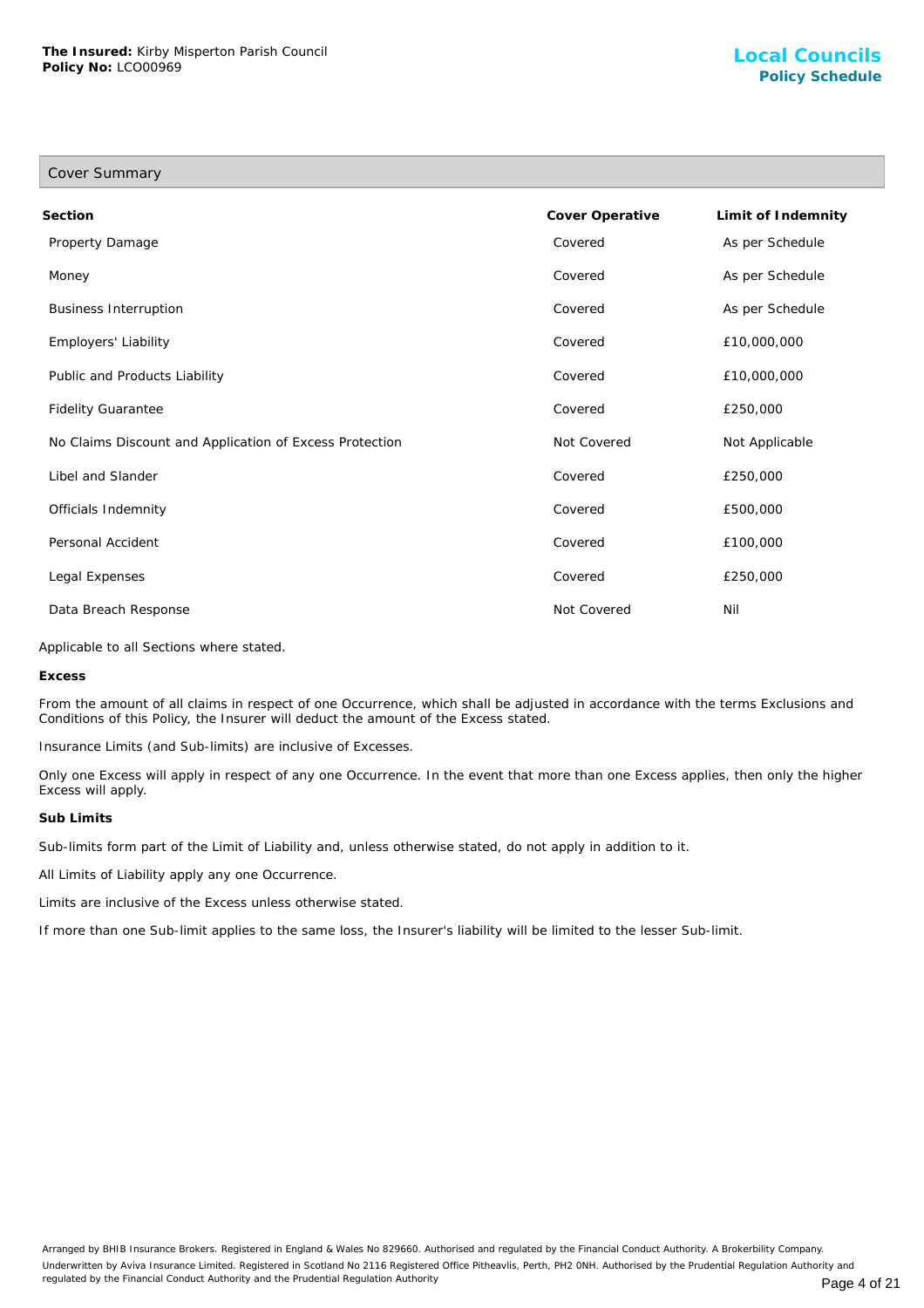## **Part A - Property Damage and Business Interruption**

| Section 1 - Property Damage                   |                       |             |
|-----------------------------------------------|-----------------------|-------------|
| Property Insured                              | <b>Declared Value</b> | Sum Insured |
| <b>Buildings</b>                              | Not Insured           | Not Insured |
| Contents                                      | £7,500                | £9,000      |
| Other Property Insured away from the Premises |                       |             |
| <b>Street Furniture</b>                       | £20,000               | £24,000     |
| Gates and Fences                              | £7,500                | £9,000      |
| Playground Equipment                          | £40,000               | £48,000     |
| <b>CCTV Equipment</b>                         | Not Insured           | Not Insured |
| War Memorials                                 | £20,000               | £24,000     |
| <b>Ground Surfaces</b>                        | £2,607                | £3,128      |
| Mowers and Machinery                          | £5,000                | £6,000      |
| Sports Equipment                              | £5,000                | £6,000      |
| Regalia                                       | Not Insured           | Not Insured |
| Terrorism                                     | Insured               |             |

**Section Excess:** £125

**Excess in respect of all Subsidence claims:** £1,000

**Excess in respect of all Terrorism claims:** Nil

**Territorial Limits:** Great Britain, Northern Ireland, the Channel Islands and the Isle of Man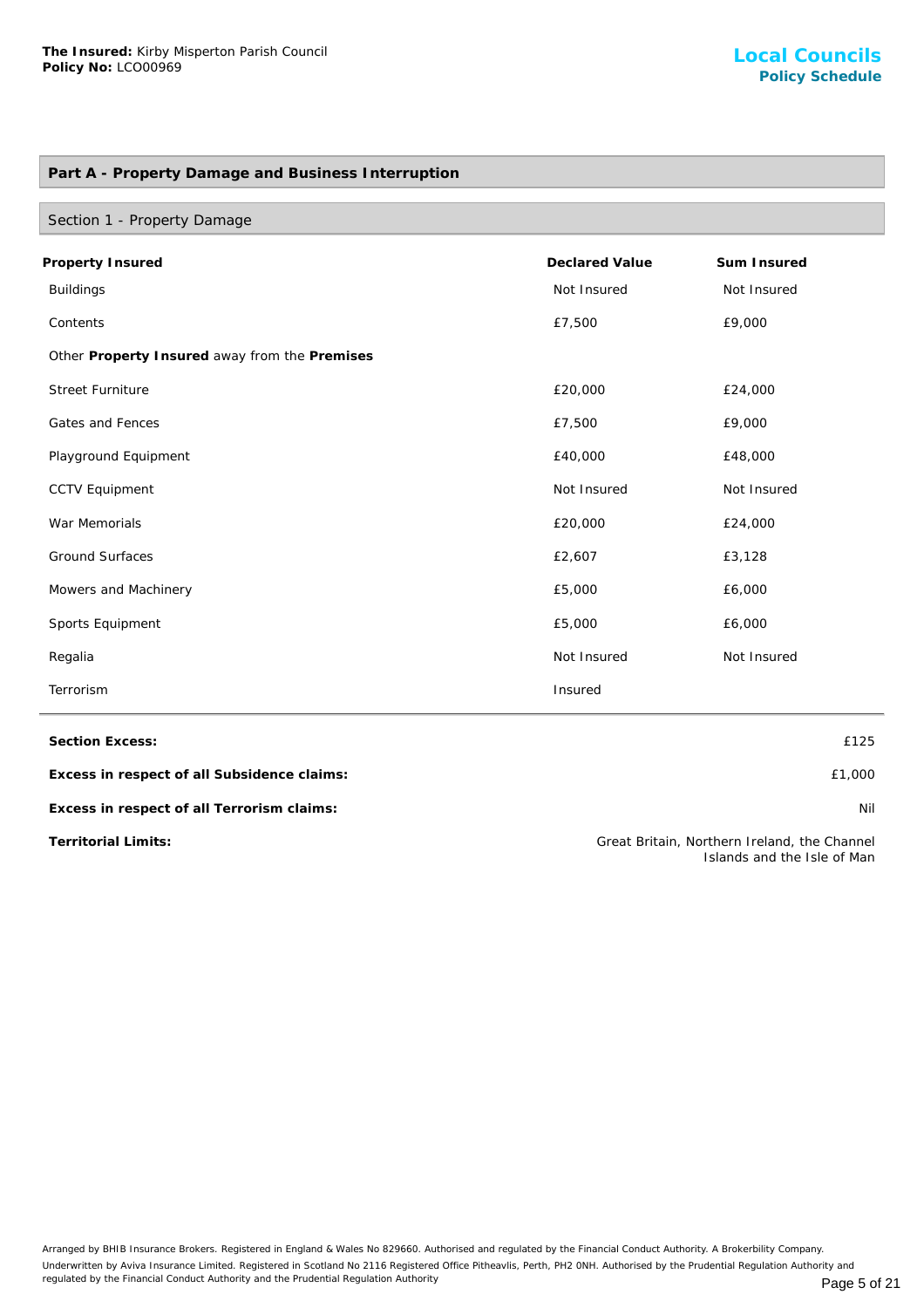## Property Damage Extensions - Sub-Limits

|                                                 | Sub-Limit of Indemnity                                                |
|-------------------------------------------------|-----------------------------------------------------------------------|
| Decontamination and Clean Up Expense            | £25,000                                                               |
| Deterioration of Freezer Stock                  | £1,000                                                                |
| Fire Brigade Charges and Extinguishing Expenses | £25,000                                                               |
| Inadvertent Omission to Insure                  | £250,000                                                              |
| Involuntary Betterment                          | £25,000                                                               |
| Landscaping Costs                               | £25,000                                                               |
| Locks                                           | £5,000                                                                |
| Metered Utility Charges                         | £25,000                                                               |
| Mitigation of Environmental Impact              | 10% of the Building<br>Sum Insured or<br>£50,000 whichever is<br>less |
| Mitigation of Loss                              | £10,000                                                               |
| Motor Vehicles                                  | £10,000                                                               |
| Pair and Set / Consequential Reduction in Value | £10,000                                                               |
| Resilient Repairs - Extra Costs                 | £10,000                                                               |
| Third Party Sites                               | £10,000                                                               |
| Trace and Access                                | £25,000                                                               |
| Unauthorised Use of Metered Utilities           | £10,000                                                               |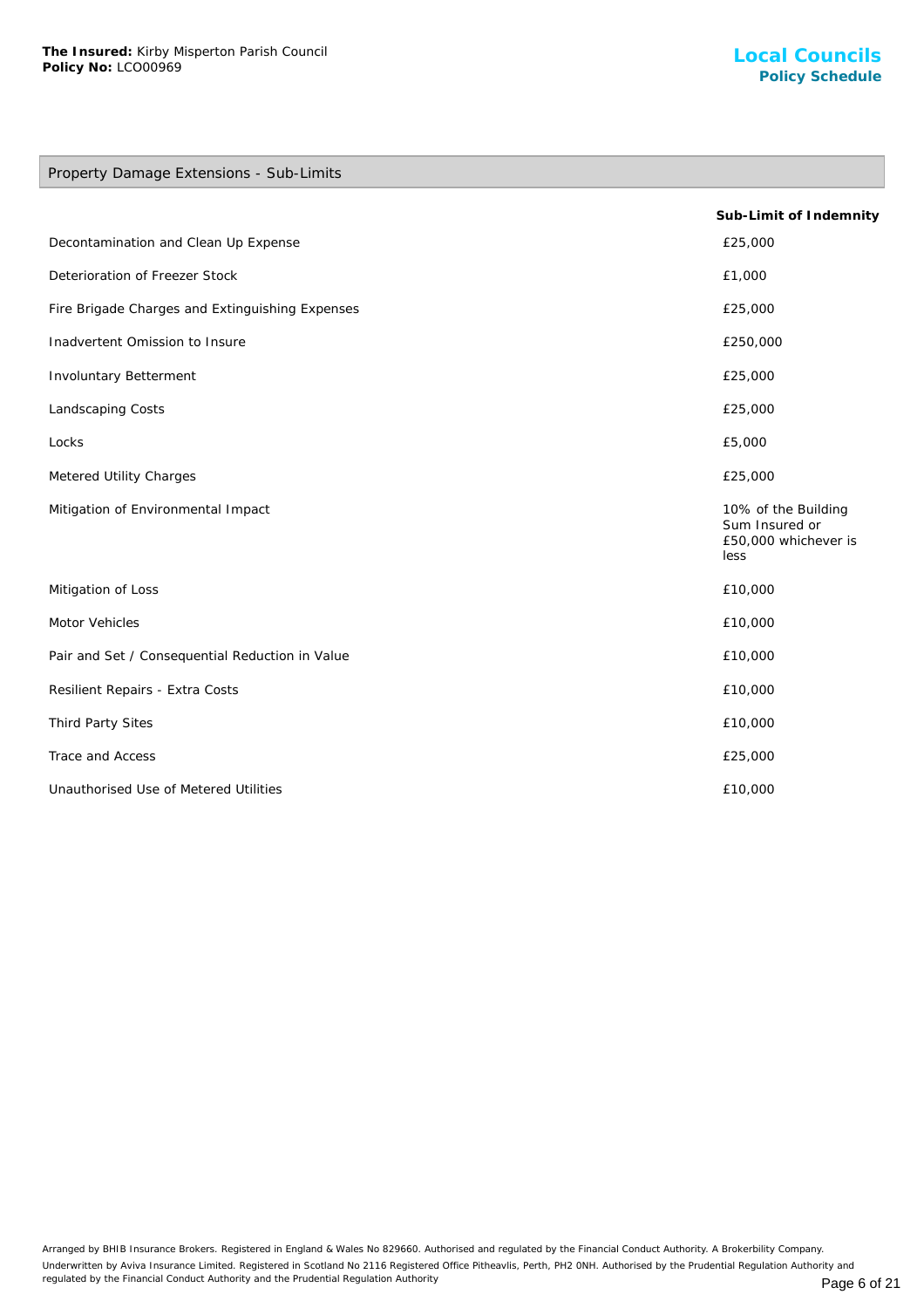## Section 1A - Money

| Money                                                                                  | <b>Insured</b> |
|----------------------------------------------------------------------------------------|----------------|
| Crossed cheques and other non-negotiable Money                                         | £250,000       |
| In Transit or in the Insured's premises during business hours, or in a bank night safe | £2,500         |
| In a locked safe at the Insured's premises out of business hours                       | £2,500         |
| Out of a safe at the Insured's premises out of business hours                          | £350           |
| In the private dwelling houses of any councillors or clerks                            | £350           |
| Whilst at exhibitions and/or fetes                                                     | £350           |

Personal Accident (Assault) - if any **Employee** or other person entrusted with money is injured as a direct result of theft or attempted theft of money involving assault or violence or the threat of assault or violence. Scale of benefits as follows:

| 1. Death                                                             | £25,000                                                                                           |
|----------------------------------------------------------------------|---------------------------------------------------------------------------------------------------|
| 2. Loss of Limb(s), Loss of Hearing, Loss of Sight or Loss of Speech | £25,000                                                                                           |
| 3. Permanent Total Disablement                                       | £25,000                                                                                           |
| 4. Temporary Total Disablement                                       | £100 per week                                                                                     |
| 5. Temporary Partial Disablement                                     | £50 per week                                                                                      |
| 6. The cost of professional counselling                              | £30 per hour<br>£1,000 per person<br>£5,000 in the<br>aggregate during the<br>Period of Insurance |
| 7. Clothing and Personal Effects                                     | £250                                                                                              |
| <b>Territorial Limits</b>                                            | Great Britain, Northern<br>Ireland, the Channel<br>Islands and the Isle of<br>Man                 |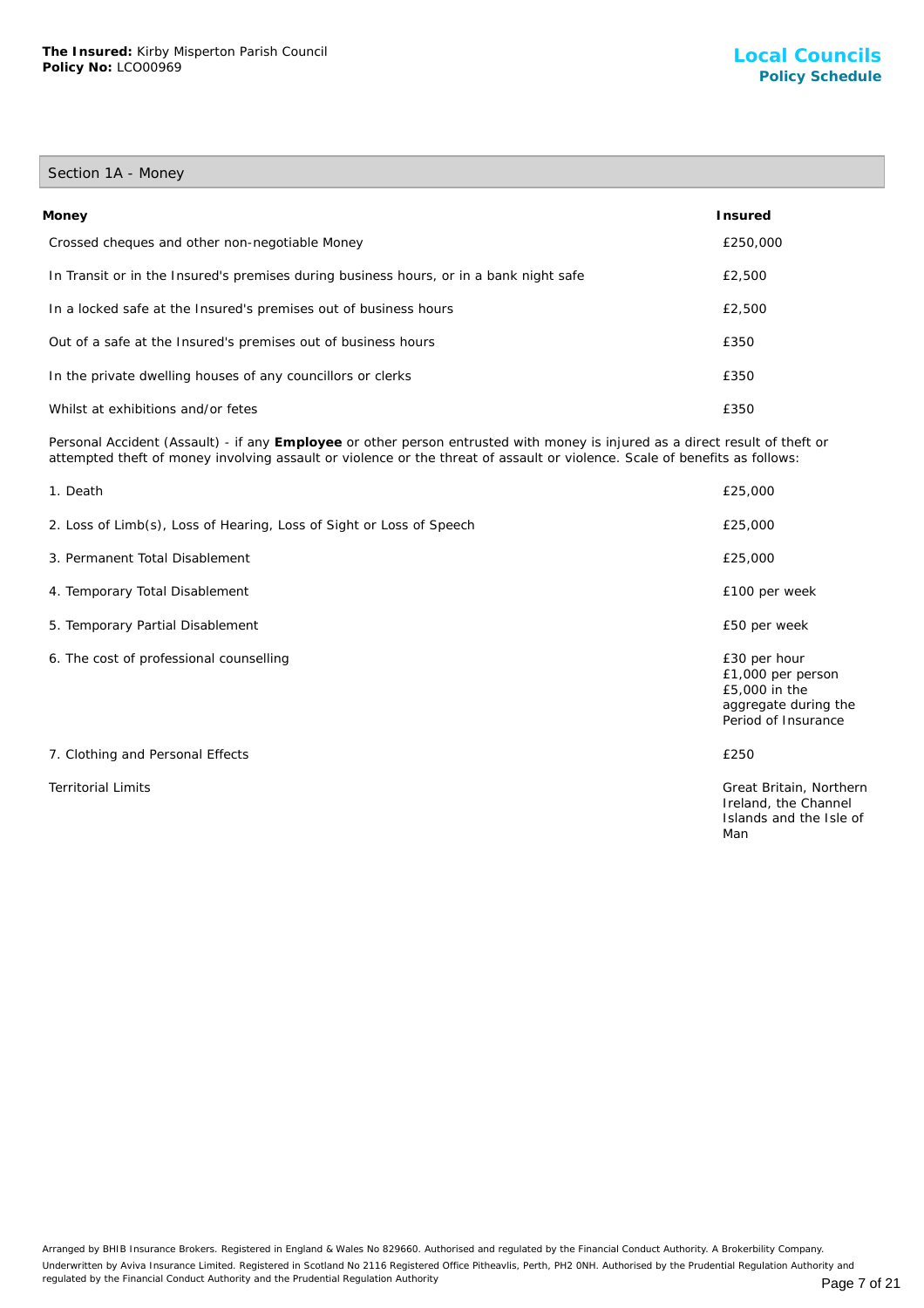## Section 2 - Business Interruption

|                                                               | Cover                                                                       | Sum Insured |
|---------------------------------------------------------------|-----------------------------------------------------------------------------|-------------|
| Item 1 - Gross Revenue<br>Maximum Indemnity Period: 12 Months | Insured                                                                     | £20,000     |
| Item 2 - Additional Increased Cost of Working                 | Not Insured                                                                 |             |
| Item 3 - Standalone Increased Cost of Working                 | Not Insured                                                                 |             |
| Item 4 - Loss of Rent Receivable                              | Not Insured                                                                 |             |
| <b>Territorial Limits</b>                                     | Great Britain, Northern Ireland, the Channel<br>Islands and the Isle of Man |             |

#### **Business Interruption Extensions – Sub-Limits**

The following Sub-Limits only apply when Section 2 Item 1 above is marked as 'Insured'.

|                                                 | Sub-Limit of Indemnity |
|-------------------------------------------------|------------------------|
| <b>Extended Premises</b>                        |                        |
| <b>Customers' Premises</b>                      | £50,000                |
| Suppliers' Premises                             | £50,000                |
| Third Party Premises                            | £50,000                |
| Transit                                         | £50,000                |
| Extended Incident                               |                        |
| Notifiable Human Disease and Other Health Risks | £50,000                |
| Prevention of Access and Loss of Attraction     | £50,000                |
| <b>Utilities</b>                                | £50,000                |
| Excess                                          |                        |
| <b>Utilities</b>                                | £500                   |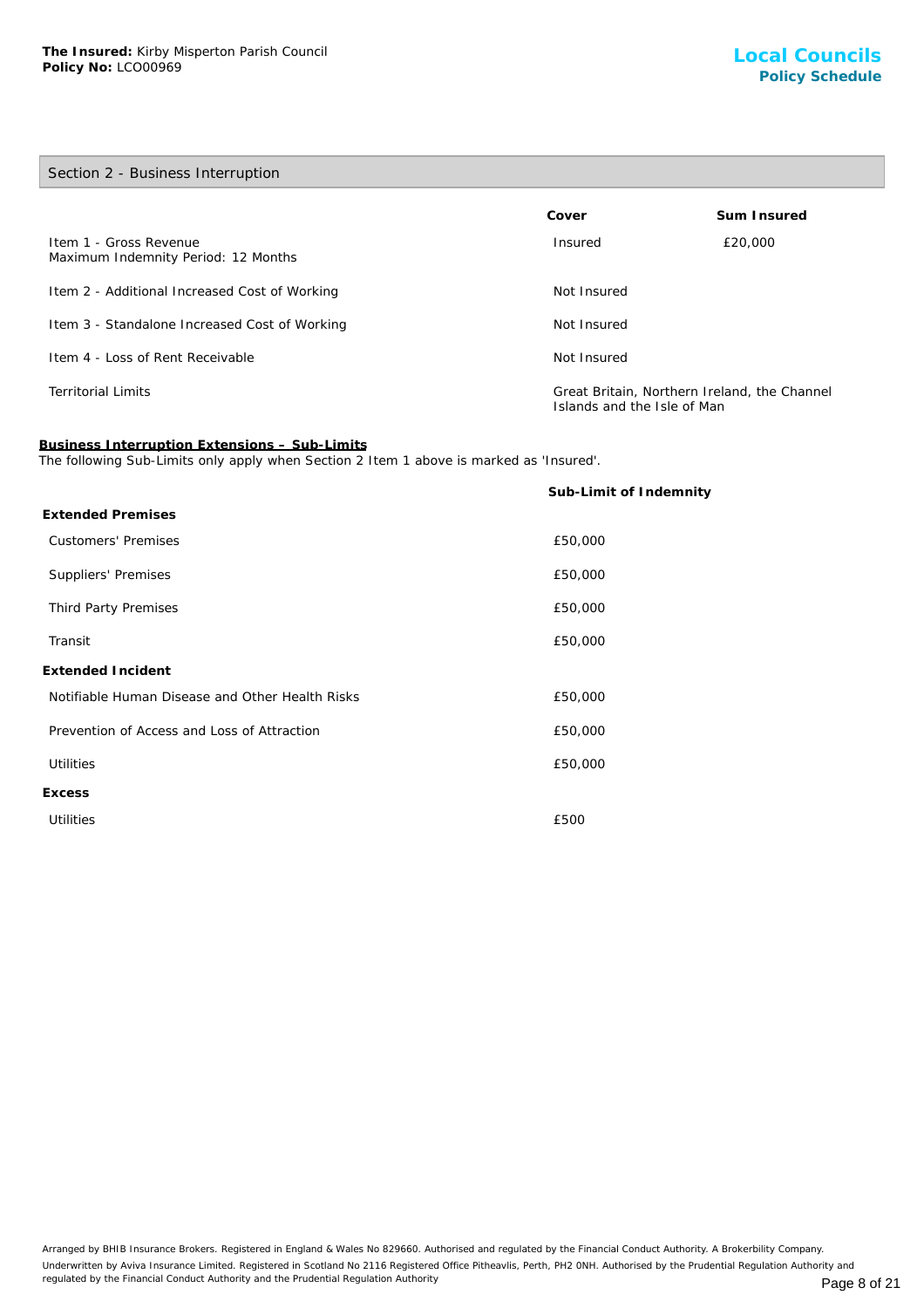## Property Damage and Business Interruption Extensions - Sub-Limits

**Claims Preparation Expenses:** £10,000 any one occurrence and £50,000 in the aggregate for the Period of Insurance

*Applicable to claims above £50,000 in value only*: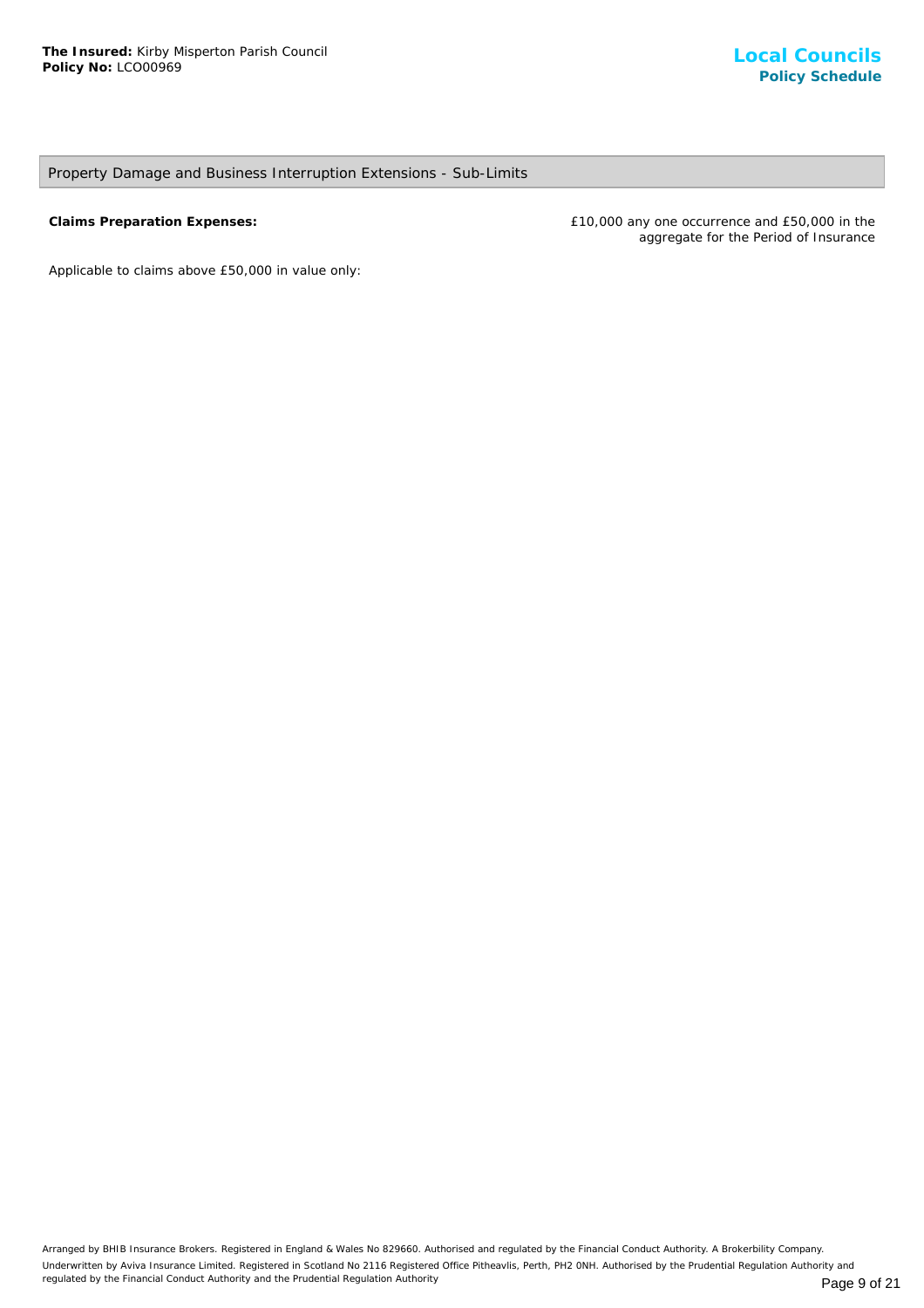## Part B - Liabilities

| Section 3     | <b>Employer's Liability</b>                                                                           | Limit of Indemnity                                    | £10,000,000 any one claim or series of claims<br>arising out of any one occurrence or series of<br>occurrences consequent on or attributable to one<br>source or original cause |  |  |
|---------------|-------------------------------------------------------------------------------------------------------|-------------------------------------------------------|---------------------------------------------------------------------------------------------------------------------------------------------------------------------------------|--|--|
|               | <b>Territorial Limits</b>                                                                             |                                                       | Worldwide in connection with the Business<br>conducted by the Insured from premises within<br>Great Britain, Northern Ireland, the Isle of Man<br>and the Channel Islands       |  |  |
|               | Employer's Liability - Sub-Limits                                                                     |                                                       |                                                                                                                                                                                 |  |  |
|               | Terrorism                                                                                             |                                                       | £5,000,000 any one claim or series of claims<br>arising out of any one occurrence or series of<br>occurrences consequent on or attributable to one<br>source or original cause  |  |  |
| Section 4     | Public Liability                                                                                      | Limit of Indemnity                                    | £10,000,000 any one occurrence                                                                                                                                                  |  |  |
|               | Products Liability<br>(Personal Injury and or<br>Property Damage caused<br>by the Insured's Products) | Limit of Indemnity                                    | £10,000,000 any one occurrence and in the<br>aggregate for the Period of Insurance                                                                                              |  |  |
|               | Pollution Liability                                                                                   | Limit of Indemnity                                    | £10,000,000 any one occurrence and in the<br>aggregate for the Period of Insurance                                                                                              |  |  |
|               | <b>Territorial Limits</b>                                                                             |                                                       | Worldwide in connection with the Business<br>conducted by the Insured from premises within<br>Great Britain, Northern Ireland, the Isle of Man<br>and the Channel Islands       |  |  |
|               |                                                                                                       | Public and Products Liability Extensions - Sub-Limits |                                                                                                                                                                                 |  |  |
|               | Indemnity to Hirer                                                                                    |                                                       | £2,500,000 any one occurrence and in the<br>aggregate for the Period of Insurance                                                                                               |  |  |
|               | Advertising Indemnity                                                                                 |                                                       | £1,000,000 any one occurrence and in the<br>aggregate for the Period of Insurance                                                                                               |  |  |
| <b>Excess</b> |                                                                                                       |                                                       |                                                                                                                                                                                 |  |  |
| Amount        | £250                                                                                                  | to Property Damage                                    | any one claim or series of claims arising out of any one Occurrence relating                                                                                                    |  |  |
|               | Nil                                                                                                   | all other claims                                      |                                                                                                                                                                                 |  |  |

Arranged by BHIB Insurance Brokers. Registered in England & Wales No 829660. Authorised and regulated by the Financial Conduct Authority. A Brokerbility Company. Underwritten by Aviva Insurance Limited. Registered in Scotland No 2116 Registered Office Pitheavlis, Perth, PH2 0NH. Authorised by the Prudential Regulation Authority and regulated by the Financial Conduct Authority and the Prudential Regulation Authority **Page 10 of 21** Page 10 of 21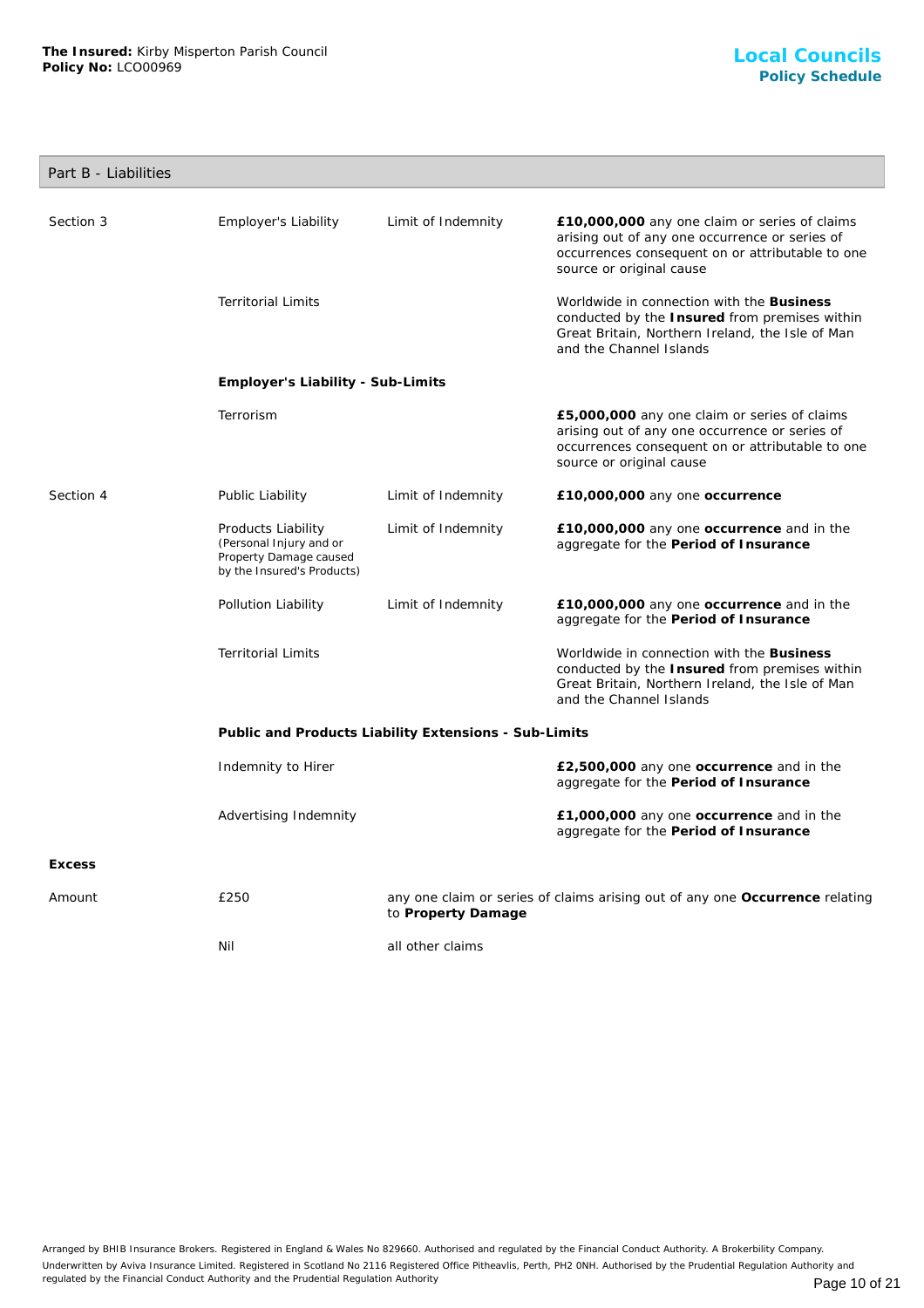## Part C - Additional Covers

| Section 5 | <b>Fidelity Guarantee</b>                                               | Limit any one Loss        | £250,000 any one occurrence and in the<br>aggregate for the Period of Insurance                                     |
|-----------|-------------------------------------------------------------------------|---------------------------|---------------------------------------------------------------------------------------------------------------------|
|           |                                                                         | <b>Territorial Limits</b> | Great Britain, Northern Ireland, the Channel<br>Islands and the Isle of Man                                         |
|           | Sub-Limits                                                              | <b>Auditors Fees</b>      | 10% of the total payment otherwise agreed under<br>the claim subject to a maximum of £50,000<br>payable in addition |
|           |                                                                         | Re-Writing of Records     | 10% of the total payment otherwise agreed under<br>the claim subject to a maximum of £50,000<br>payable in addition |
| Section 6 | <b>NCD &amp; Excess Protection</b>                                      |                           | Not Insured                                                                                                         |
|           | Loss of No Claims Discount                                              |                           | £500                                                                                                                |
|           | Application of Excess Protection                                        |                           | £250                                                                                                                |
| Section 7 | Libel and Slander                                                       | Limit of Indemnity        | £250,000 any one occurrence and in the<br>aggregate for the Period of Insurance                                     |
|           |                                                                         | <b>Territorial Limits</b> | Great Britain, Northern Ireland, the Channel<br>Islands and the Isle of Man                                         |
|           |                                                                         | Co-Insurance              | 10%                                                                                                                 |
| Section 8 | Officials Indemnity                                                     | Limit of Indemnity        | £500,000 any one occurrence and in the<br>aggregate for the Period of Insurance                                     |
|           |                                                                         | <b>Territorial Limits</b> | Great Britain, Northern Ireland, the Channel<br>Islands and the Isle of Man                                         |
| Section 9 | Personal Accident                                                       |                           | Insured                                                                                                             |
|           | Operative Time of<br>Cover                                              |                           | Whilst carrying out official duties                                                                                 |
|           | Scale of Compensation - Ages 16-75                                      |                           |                                                                                                                     |
|           | 1. Death                                                                |                           | £100,000                                                                                                            |
|           | 2. Loss of Limb(s), Loss of Hearing, Loss of Sight<br>or Loss of Speech |                           | £100,000                                                                                                            |
|           | 3. Permanent Total Disablement                                          |                           | £100,000                                                                                                            |
|           | 4. Temporary Total Disablement                                          |                           | £200 per week                                                                                                       |
|           | 5. Temporary Partial Disablement                                        |                           | £100 per week                                                                                                       |
|           | Excess period for items 4 & 5                                           |                           | 14 days                                                                                                             |
|           | Maximum Benefit Period for items 4 & 5                                  |                           | 104 weeks                                                                                                           |
|           |                                                                         |                           |                                                                                                                     |

In respect of any Insured Person who at the commencement of the current Period of Insurance is between the ages of 76 and 85 years the amounts stated in Items 1 and 2 of the Scale of Compensation are each reduced to £10,000.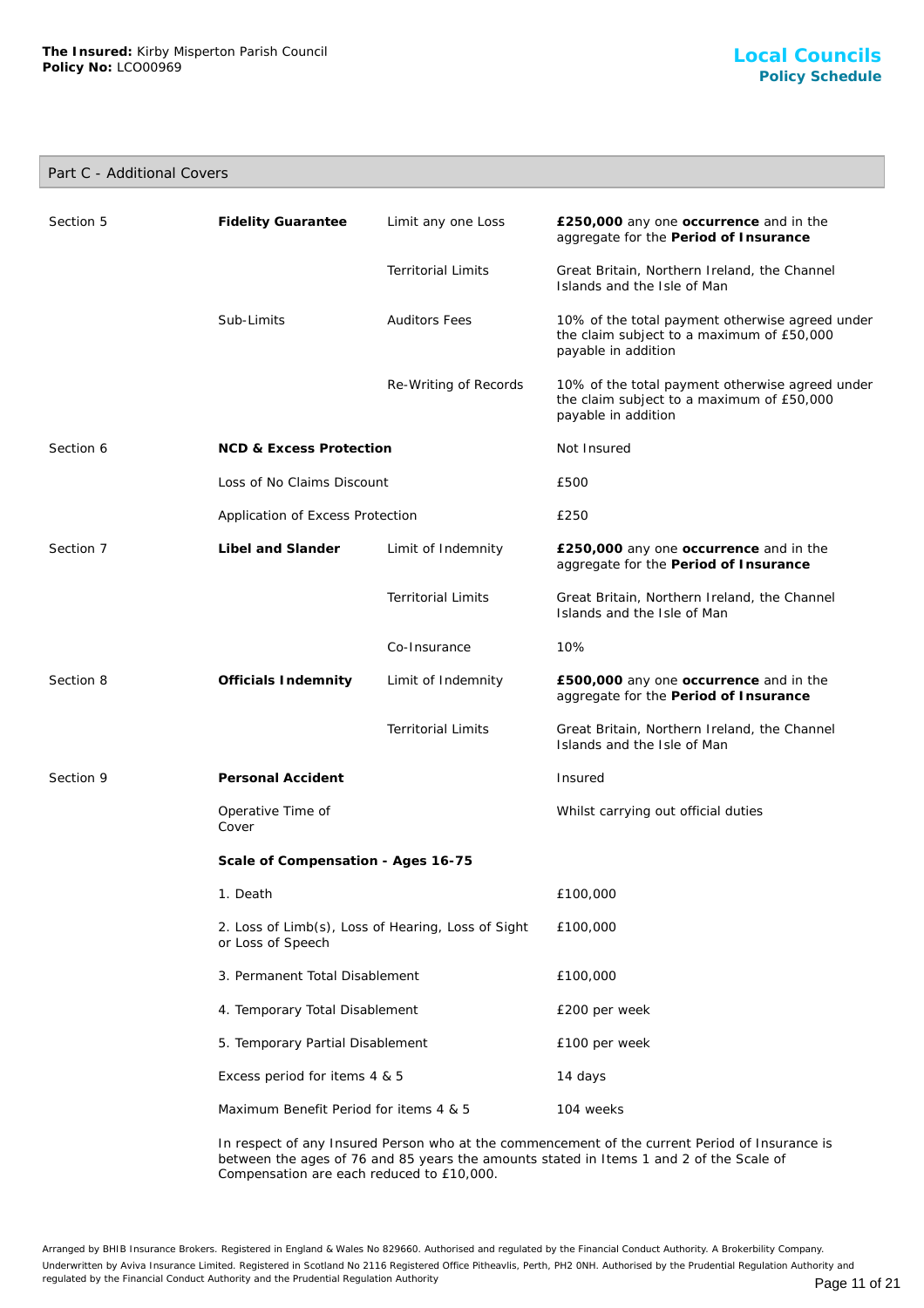## **Continental Scale**

| The Insured: Kirby Misperton Parish Council<br>Policy No: LCO00969 |                           | <b>Local Council</b><br><b>Policy Schedu</b>                      |                                                                                                                                                                                                    |      |
|--------------------------------------------------------------------|---------------------------|-------------------------------------------------------------------|----------------------------------------------------------------------------------------------------------------------------------------------------------------------------------------------------|------|
|                                                                    |                           | <b>Continental Scale</b>                                          |                                                                                                                                                                                                    |      |
|                                                                    |                           | survived for at least one month                                   | Compensation under Item 2 of the Scale of Benefits will be paid in accordance with the following<br>percentages subject of a maximum payment of 100% in the aggregate which the Insured Person has |      |
|                                                                    | a)                        | Permanent Total Disablement                                       |                                                                                                                                                                                                    | 100% |
|                                                                    | b)                        | Permanent Loss of One or More Limbs                               |                                                                                                                                                                                                    | 100% |
|                                                                    | $\mathsf{C}$ )            |                                                                   | Loss of Limb(s), Loss of Hearing, Loss of Signt or Loss of Speech                                                                                                                                  |      |
|                                                                    | i)                        | Loss of Sight in One or Both Eyes or Loss of Hearing in Both Ears |                                                                                                                                                                                                    | 100% |
|                                                                    | ii)                       | Loss of Hearing in One Ear                                        |                                                                                                                                                                                                    | 10%  |
|                                                                    | d)                        | Permanent Loss by Physical Seperation of                          |                                                                                                                                                                                                    |      |
|                                                                    | i)                        | One Thumb                                                         |                                                                                                                                                                                                    |      |
|                                                                    |                           | <b>Both Phalanges</b>                                             |                                                                                                                                                                                                    | 20%  |
|                                                                    |                           | One Phalange                                                      |                                                                                                                                                                                                    | 7%   |
|                                                                    | ii)                       | One Index Finger                                                  |                                                                                                                                                                                                    |      |
|                                                                    |                           | Three Phalanges                                                   |                                                                                                                                                                                                    | 9%   |
|                                                                    |                           | <b>Both Phalanges</b>                                             |                                                                                                                                                                                                    | 6%   |
|                                                                    |                           | One Phalange                                                      |                                                                                                                                                                                                    | 2%   |
|                                                                    | iii)                      | One Other Finger                                                  |                                                                                                                                                                                                    |      |
|                                                                    |                           | Three Phalanges                                                   |                                                                                                                                                                                                    | 7%   |
|                                                                    |                           | <b>Both Phalanges</b>                                             |                                                                                                                                                                                                    | 5%   |
|                                                                    |                           | One Phalange                                                      |                                                                                                                                                                                                    | 2%   |
|                                                                    | iv)                       | One Great Toe                                                     |                                                                                                                                                                                                    |      |
|                                                                    |                           | <b>Both Phalanges</b>                                             |                                                                                                                                                                                                    | 6%   |
|                                                                    |                           | One Phalange                                                      |                                                                                                                                                                                                    | 3%   |
|                                                                    | iv)                       | One Other Toe                                                     |                                                                                                                                                                                                    |      |
|                                                                    |                           | Three Phalanges                                                   |                                                                                                                                                                                                    | 3%   |
|                                                                    |                           | <b>Both Phalanges</b>                                             |                                                                                                                                                                                                    | 2%   |
|                                                                    |                           | One Phalange                                                      |                                                                                                                                                                                                    | 1%   |
|                                                                    | <b>Territorial Limits</b> |                                                                   | Worldwide                                                                                                                                                                                          |      |
| Section 10                                                         | Legal Expenses            |                                                                   | Insured                                                                                                                                                                                            |      |
|                                                                    | Limit of Indemnity        |                                                                   | £250,000                                                                                                                                                                                           |      |
|                                                                    |                           | Employee Compensation Aggregate Limit                             | £1,000,000                                                                                                                                                                                         |      |
|                                                                    | <b>Territorial Limits</b> |                                                                   | As stated in the Policy                                                                                                                                                                            |      |
| Aviva Legal Helpline                                               |                           |                                                                   |                                                                                                                                                                                                    |      |
|                                                                    |                           |                                                                   | The Policy provides automatic free access to the Aviva Legal helpline. This is available 24 hours a day, 365 days a year.                                                                          |      |
|                                                                    |                           |                                                                   | To contact the Aviva Legal helpline, please phone 0345 300 1899 and have the Policy Number available on request.                                                                                   |      |

| Territorial Limits                    | Worldwide               |
|---------------------------------------|-------------------------|
| Legal Expenses                        | Insured                 |
| Limit of Indemnity                    | £250,000                |
| Employee Compensation Aggregate Limit | £1,000,000              |
| <b>Territorial Limits</b>             | As stated in the Policy |

## **Aviva Legal Helpline**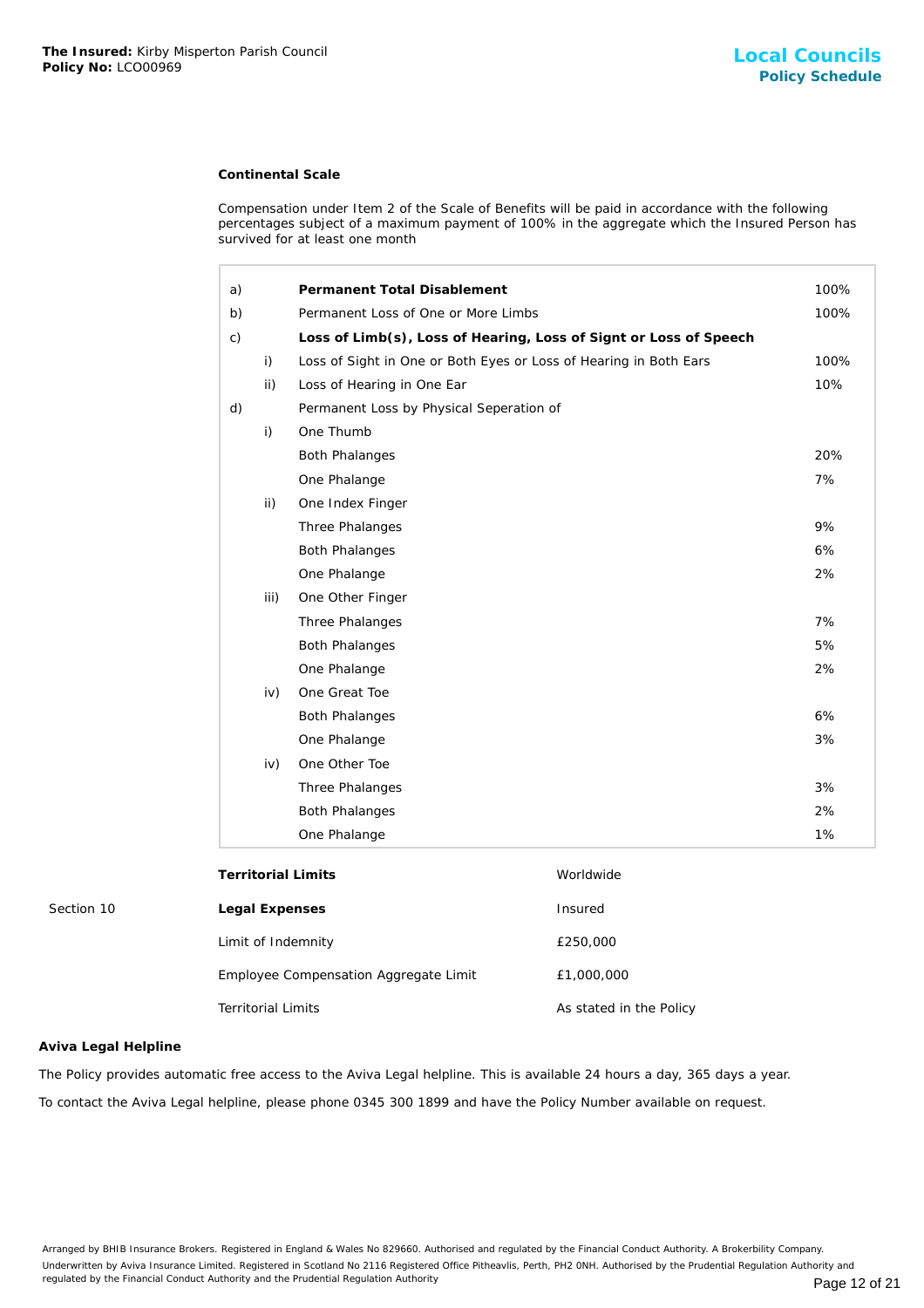## **Endorsements**

The following endorsements are applicable to your BHIB Local Councils Policy Wording, in addition to the cover provided under the BHIB Local Councils Policy Booklet | v.02.10.2019 policy wording.

Cover is provided effective from the commencement of your Period of Insurance specified in your Policy Schedule at no additional charge, and is subject to the General Conditions, Exclusions and definitions detailed within your policy wording.

## Additional Endorsements

## **[ 3 ] - Clerk Absence Cover**

The following Extension is added to Part A - Section Two - Business Interruption: The **Insurer** will indemnify the **Insured** against;

- 1. death of the **Insured**'s **Clerk**, or;
- 2. total and permanent disablement of the Insured's Clerk, which prevents them from attending to their normal occupation,

due to injury caused by accidental and violent means

We will only pay the additional costs and/or expenses necessarily and reasonably incurred solely to prevent limitation of the normal activities undertaken by the **Insured** which but for such additional costs and/or expenses would have taken place

The liability of the Insurer under this extension shall not exceed a maximum of £500 per week, and £5,000 in any one **Period of Insurance**.

## **[ 30 ] - Tree Felling and Lopping Cover**

The following Extension is added to Part A - Section One - Property Damage:

The **Insurer** will pay for necessary and reasonable costs and expenses incurred by the **Insured** with the Insurer's consent for the lopping or removal of trees for which the **Insured** is responsible if such trees are considered by an arborologist or other qualified person to be an immediate threat to life or to the **Property Insured**.

However, this Extension will not cover legal or local authority costs involved in removing trees or costs solely incurred to comply with a preservation order.

The liability of the **Insurer** under this extension shall not exceed a maximum of £1,000 any one **Occurrence** and £5,000 any one **Period of Insurance**.

## **[ 31 ] - Fly Tipping Cover**

The following Extension is added to Part A - Section One - Property Damage:

The **Insurer** will pay the reasonable costs of clearing and removing any property illegally deposited in or around the **Premises**.

The liability of the **Insurer** under this extension shall not exceed a maximum of £1,000 any one **Occurrence** and £5,000 any one **Period of Insurance**.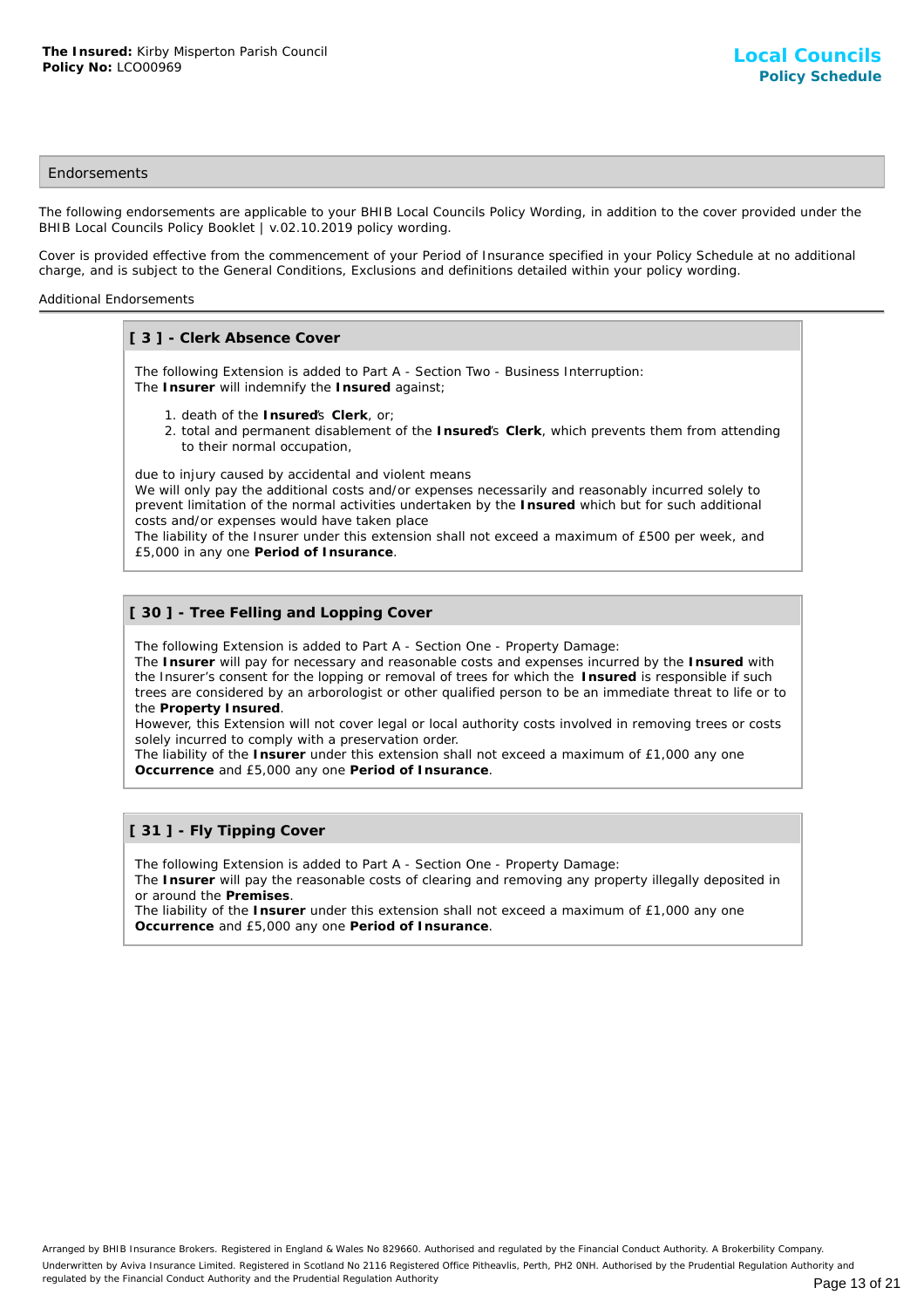| [ COVEX ] - General Exclusions - Coronavirus                                                                                                                                                                                                                                                                                                                                                                                                                                                               |  |  |
|------------------------------------------------------------------------------------------------------------------------------------------------------------------------------------------------------------------------------------------------------------------------------------------------------------------------------------------------------------------------------------------------------------------------------------------------------------------------------------------------------------|--|--|
| The following is added to the General Exclusions at the back of your policy booklet.                                                                                                                                                                                                                                                                                                                                                                                                                       |  |  |
| 3. We will not provide cover for any claim in any way directly or indirectly caused by, resulting<br>from or in connection with any of the following, regardless of any other cause or event<br>contributing concurrently or in any other sequence:<br>a. Any Coronavirus (including but not limited to SARS-CoV, SARS-CoV-2 and MERS-CoV) or<br>any disease caused by any Coronavirus (including but not limited to Severe Acute<br>Respiratory Syndrome, COVID-19 and Middle East Respiratory Syndrome); |  |  |
| or<br>b. Any mutation or variation of any virus or disease listed under 1 above, or any other<br>disease by any such mutated or varied virus,<br>including, without limitation to the scope of the foregoing:<br>i. Any measures taken by any governmental, public or other authority or any other person<br>for the prevention, suppression, mitigation, cleaning or removal of any virus or disease<br>referred to in a. or b. above,<br>or                                                              |  |  |
| ii. Any fear or threat of a., b. or i. above.<br>However, this Policy Exclusion does not apply in respect of the following Sections when insured<br>by this policy<br>a. Employers' Liability<br>b. Public and Products Liability                                                                                                                                                                                                                                                                          |  |  |
| c. Fidelity Guarantee<br>d. Officials Indemnity<br>e. Personal Accident                                                                                                                                                                                                                                                                                                                                                                                                                                    |  |  |

## **[ GDPRCLP ] - Data Protection Act wording amendment (CLP)**

**Part C Section 10 Legal Expenses** The Data Protection clause is restated as follows **2. Legal defence**

- **B. Data Protection**
	- 1. The Insurer will defend the legal rights of an Insured Person following civil action taken against the **Insured Person** for compensation under Section 13 of the Data Protection Act 1998 or under Article 82 of the General Protection Regulation (Regulation (EU) 2016/679) or under any legislation implementing the General Data Protection Regulation or under any replacement legislation in respect of any of the foregoing. The **Insurer** will also pay any compensation award made against the **Insured Person** under Section 13 of the Data Protection Act 1998) or under Article 82 of the General Protection Regulation (Regulation (EU) 2016/679) or under any legislation implementing the General Data Protection Regulation or under any replacement legislation in respect of any of the foregoing.
	- 2. The Insurer will represent the Insured in appealing against the refusal of the Information Commissioner to register the **Insured's** application for registration or alteration of registered particulars or an appeal against an Enforcement Deregistration or Transfer Prohibition Notice.

Provided that at the time of the insured incident, the **Insured** is registered with the Information Commissioner in respect of Contingency 2B a)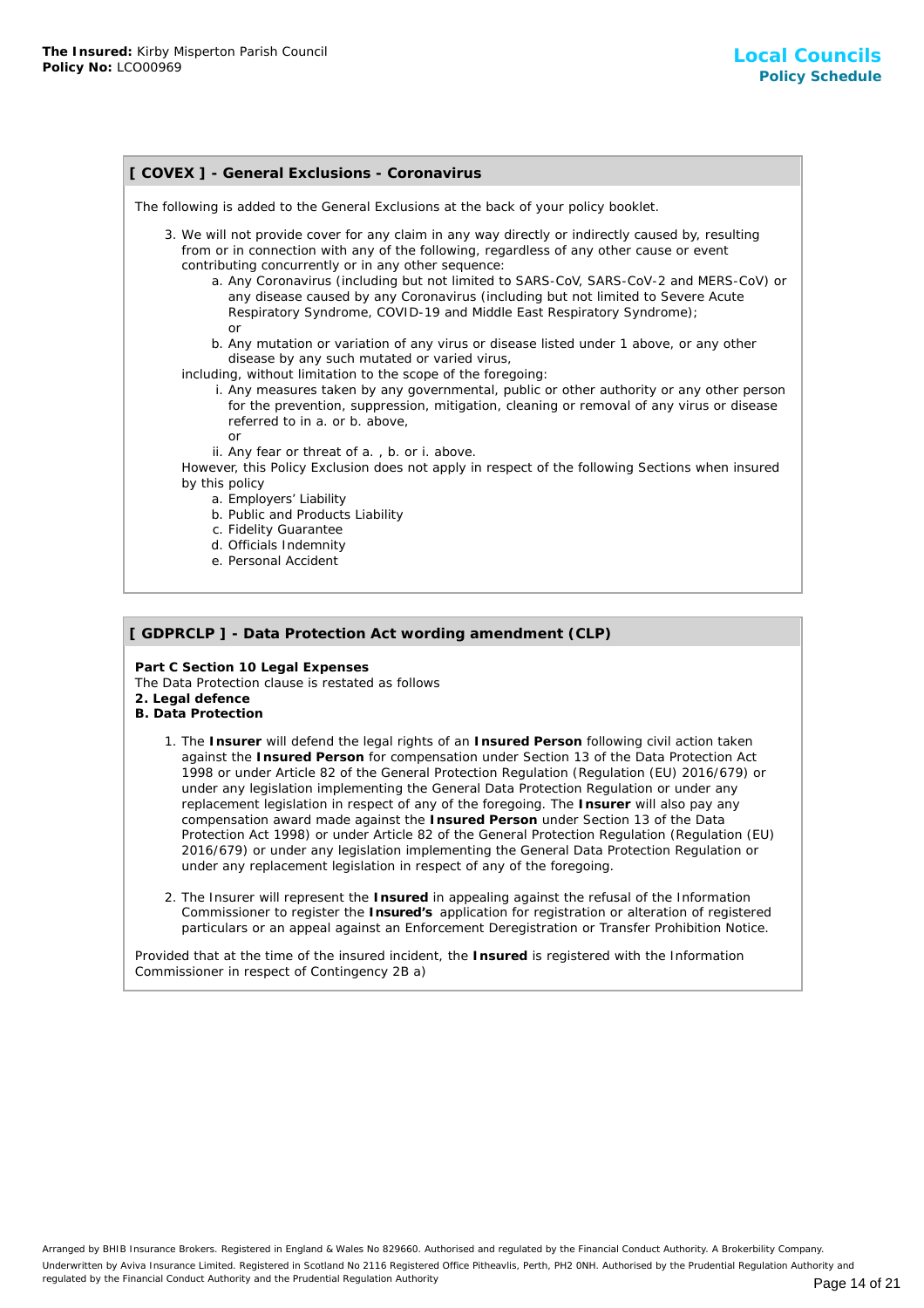## **[ GDPRELPL ] - Data Protection Act wording amendment (EL/PL)**

4. Data Protection Act

The indemnity provided by this Extension is on a "claims made" basis

Under this Extension the **Insurer** will indemnify the **Insured** and if the **Insured** so requests any **Person Entitled to Indemnity** in respect of their liability to pay

- a. compensation in respect of damage or distress arising under Section 13 of the Data Protection Act 1998 or under Article 82 of the General Protection Regulation(Regulation(EU) 2016/679)under any legislation implementing the General Data Protection Regulation or under any replacement legislation in respect of any of the foregoing and defence costs and expenses incurred with the consent of the **Insurer**
- b. defence costs incurred with the consent of the Insurer in relation to a prosecution brought under the Data Protection Act 1998 or under Article 82 of the General Protection Regulation(Regulation(EU) 2016/679) or under any legislation implementing the General Data Protection Regulation or under any replacement legislation in respect of any of the foregoing

The maximum We will pay for all claims happening during any one period of Insurance is £1,000,000

#### Provided that

a. Item a) of this Extension shall not apply

 i) in respect of Section 3 Employers' Liability to such damage or distress that is not suffered by an **Employee**

 ii) in respect of Section 4 Public and Products Liability to such damage or distress that is suffered by an **Employee**

iii) to the extent that an indemnity is provided elsewhere in this **Policy**

a. Item b) of this Extension shall not apply

 i) in respect of Section 3 Employers' Liability where the infringement leading to the prosecution does not relate to the personal data of an **Employee**

 ii) in respect of Section 4 Public and Products Liability where the infringement leading to the prosecution relates to the personal data of an **Employee**

- a. this Extension is subject to the Insured having registered in accordance with the terms of the Data Protection Act 1998 or under Article 82 of the General Protection Regulation (Regulation (EU) 2016/679) or under any legislation implementing the General Data Protection Regulation or under any replacement legislation in respect of any of the foregoing
- b. any claim for compensation is first made or prosecution first brought against the **Insured** during the **Period of Insurance**
- c. this Extension will not apply in respect of
- i. the payment of fines or penalties
- ii. the cost of replacing reinstating rectifying or erasing any data
- iii. claims which arise out of circumstances notified to previous insurers or known to the Insured at inception of this **Policy**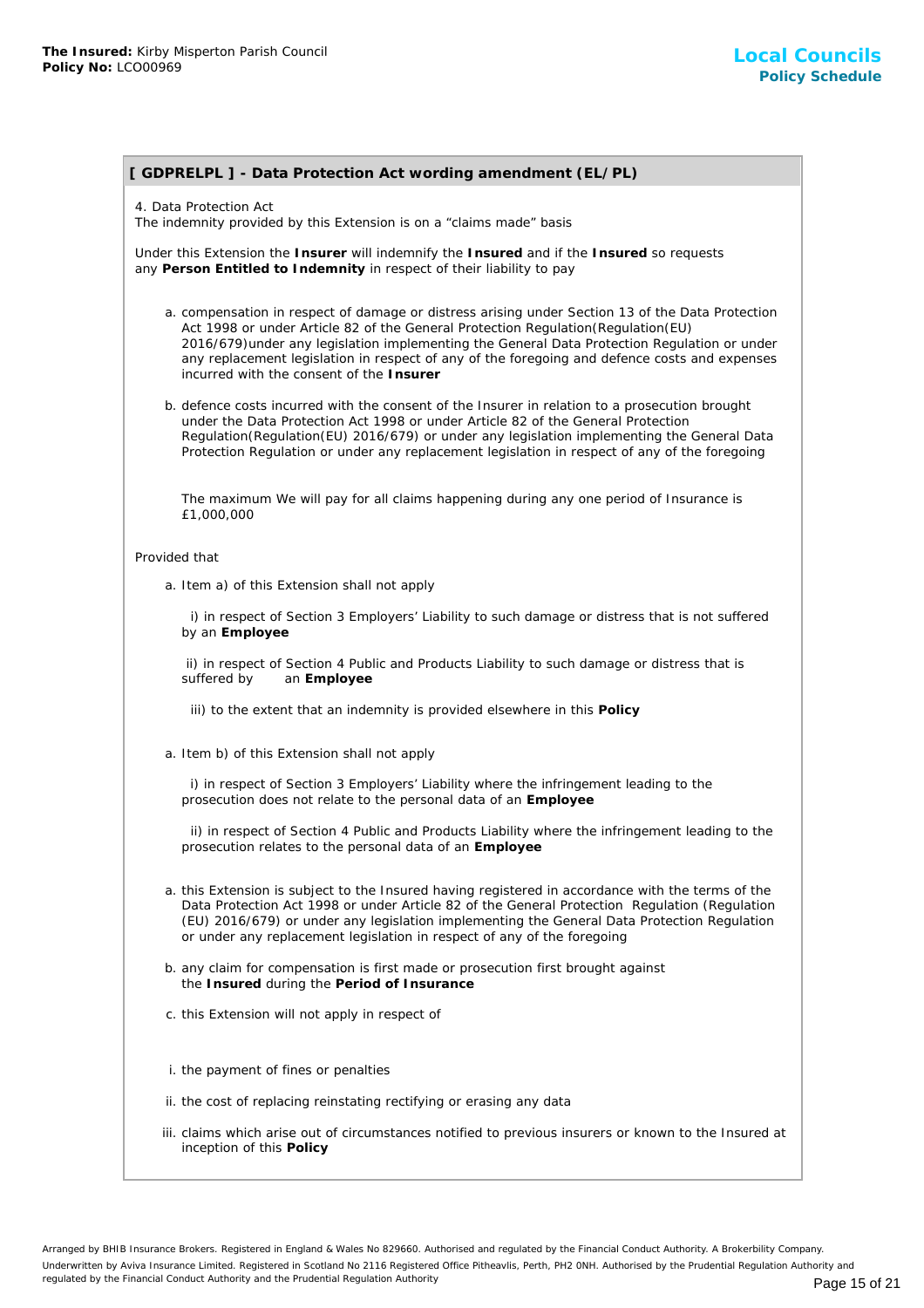## **[ IL001 ] - Index Linking**

**Sums Insured** and/or Declared Values will be adjusted to take into account movements in the appropriate index and renewal premiums will be based on the adjusted **Sums Insured** and/or Declared Values.

For **Contents** and other **Property** specifically described in the **Schedule** (other than **Stock**), the Retail Price index (or some other suitable index **the Insurers** decides upon) will be used. The above percentage changes will continue to be applied between the date of any damage and the date when replacement or repair has been completed. The Internal nature of the structure and the structure of the structure of the structure of the structure Values will be algotted to perfect the structure Values.<br>
Summarizated and the Property specifically described by de

## **[ SKATE ] - Skate Park Endorsement**

If in relation to any claim you have failed to fulfil any of the following conditions, You will lose Your

right to indemnity payment for that claim.

You must ensure that in connection with skateboard parks

- 1. all structures including the skating surfaces
	- a. are manufactured and installed to the appropriate standard and maintained in good condition
	- b. are inspected by a competent person at least weekly and
		- i. all defects or risks to health or safety immediately rectified

or

- 1. a. ii. the structure taken out of use
- 2. You will erect where necessary suitable signs detailing any information that is necessary for the safe us of the facility and clearly stating any restrictions on its use
- 3. You will determine where supervision is necessary and ensure that it is provided whenever the facilities are in use.

We will not provide indemnity in respect of Bodily Injury to persons taking part in activities in the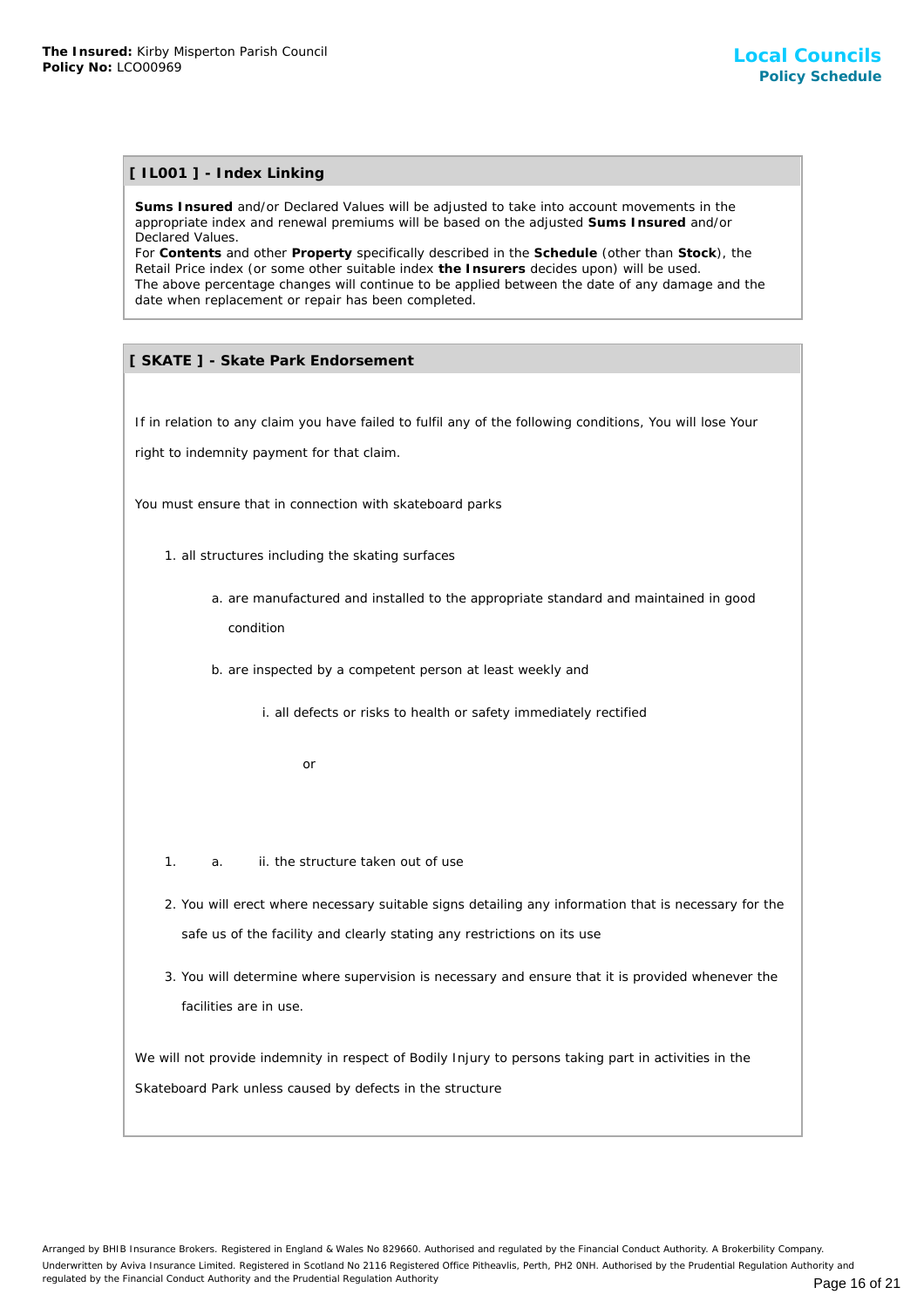Local Council Awards Scheme (LCAS) Status

The Local Council Awards Scheme has not been attained.

Arranged by BHIB Insurance Brokers. Registered in England & Wales No 829660. Authorised and regulated by the Financial Conduct Authority. A Brokerbility Company. Underwritten by Aviva Insurance Limited. Registered in Scotland No 2116 Registered Office Pitheavlis, Perth, PH2 0NH. Authorised by the Prudential Regulation Authority and regulated by the Financial Conduct Authority and the Prudential Regulation Authority **Page 17 of 21** Page 17 of 21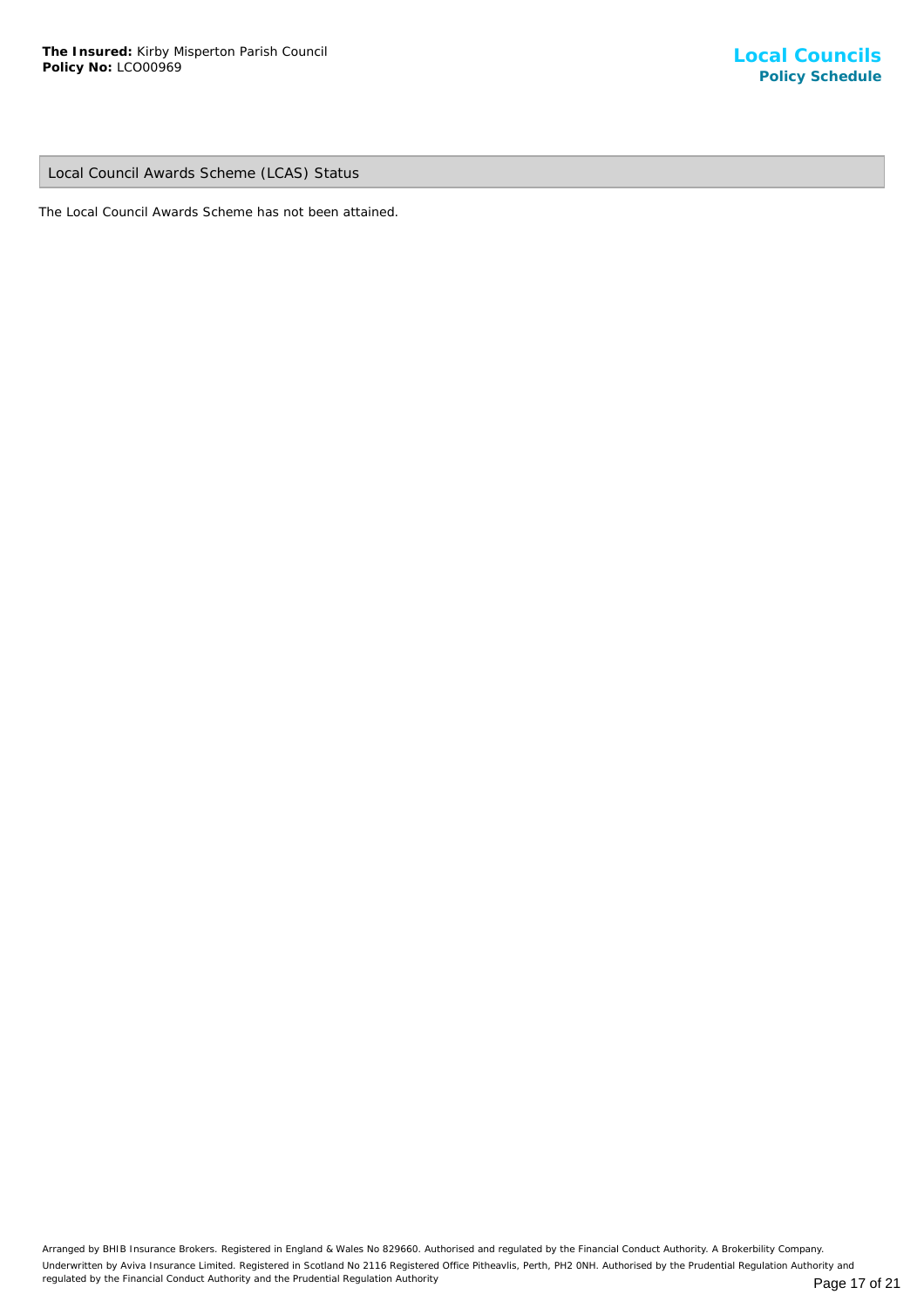## **Important Information**

## **Data Protection – Privacy Notice**

## **Personal Information**

We collect and use personal information about you so that we can provide you with a policy that suits your insurance needs. This notice explains the most important aspects of how we use your information but you can get more information about the terms we use and view our full privacy policy at www.aviva.co.uk/privacypolicy or request a copy by writing to us at Aviva, Freepost, Mailing Exclusion Team, Unit 5, Wanlip Road Ind Est, Syston, Leicester LE7 1PD.

The data controller responsible for this personal information is Aviva Insurance Limited as the insurer of the product. Additional controllers include BHIB Insurance Brokers, who are responsible for the sale and distribution of the product, and any applicable reinsurers.

## **Personal information we collect and how we use it**

We will use your personal information:

- to provide you with insurance: we need this to decide if we can offer insurance to you and if so on what terms and also to administer your policy, handle any claims and manage any renewal,
- to support legitimate interests that we have as a business: we need this to manage arrangements we have with reinsurers, for the detection and prevention of fraud and to help us better understand our customers and improve our customer engagement (this includes marketing, customer analytics and profiling),
- to meet any applicable legal or regulatory obligations: we need this to meet compliance requirements with our regulators (e.g. Financial Conduct Authority), to comply with law enforcement and to manage legal claims, and
- to carry out other activities that are in the public interest: for example we may need to use personal information to carry out anti-money laundering checks.

As well as collecting personal information about you, we may also use personal information about other people, for example family members you wish to insure on a policy. If you are providing information about another person we expect you to ensure that they know you are doing so and are content with their information being provided to us. You might find it helpful to show them this privacy notice and if they have any concerns please contact us in one of the ways described below.

The personal information we collect and use will include name, address and date of birth, financial information and details of your business and property. If a claim is made we will also collect personal information about the claim from you and any relevant third parties. We may also need to ask for details relating to the health or any unspent offences or criminal convictions of you or somebody else covered under your policy. We recognise that information about health and offences or criminal convictions is particularly sensitive information. Where appropriate, we will ask for consent to collect and use this information.

If we need your consent to use personal information, we will make this clear to you when you complete an application or submit a claim. If you give us consent to using personal information, you are free to withdraw this at any time by contacting us – refer to the "Contacting us" details below. Please note that if consent to use information is withdrawn we may not be able to continue to provide the policy or process claims and we may need to cancel the policy.

Of course, you don't have to provide us with any personal information, but if you don't provide the information we need we may not be able to proceed with your application or any claim you make. Some of the information we collect as part of this application may be provided to us by a third party. This may include information already held about you and your business and property within the Aviva group, including details from previous quotes and claims, information we obtain from publicly available records, our trusted third parties and from industry databases, including fraud prevention agencies and databases.

## **Credit Searches**

To ensure the Insurer has the necessary facts to assess your insurance risk, verify your identity, help prevent fraud and provide you with our best premium and payment options, the Insurer may need to obtain information relating to you at quotation, renewal and in certain circumstances where policy amendments are requested. The Insurer or their agents may:

- undertake checks against publicly available information (such as electoral roll, county court judgments, bankruptcy orders or repossession(s). Similar checks may be made when assessing claims,
- carry out a quotation search from a credit reference agency (CRA) which will appear on your credit report and be visible to other credit providers. It will be clear that this is a quotation search rather than a credit application.

The identity of our CRA and the ways in which they use and share personal information, are explained in more detail at www.callcredit.co.uk/crain.

## **Automated decision making**

We carry out automated decision making to decide whether we can provide insurance to you and on what terms, deal with claims or carry out fraud checks. In particular we use an automated underwriting engine to provide on-line quotes, using the information we have collected.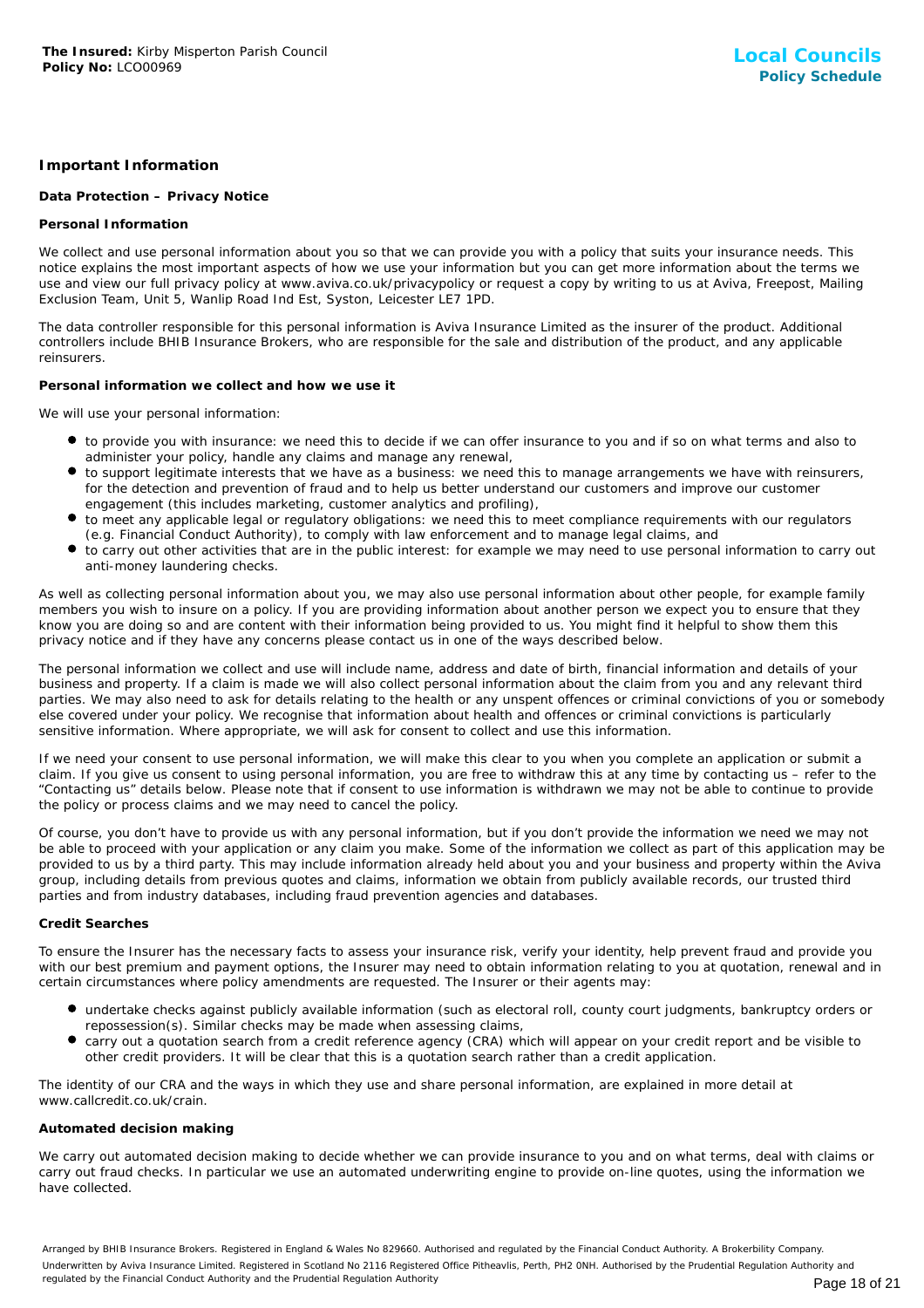#### **How we share your personal information with others**

We may share your personal information:

- with the Aviva group, our agents and third parties who provide services to us, and your intermediary and other insurers (either directly or via those acting for the insurer such as loss adjusters or investigators) to help us administer our products and services,
- with regulatory bodies and law enforcement bodies, including the police, e.g. if we are required to do so to comply with a relevant legal or regulatory obligation,
- with other organisations including insurers, public bodies and the police (either directly or using shared databases) for fraud prevention and detection purposes,
- with reinsurers who provide reinsurance services to Aviva and for each other. Reinsurers will use your data to decide whether to provide reinsurance cover, assess and deal with reinsurance claims and to meet legal obligations. They will keep your data for the period necessary for these purposes and may need to disclose it to other companies within their group, their agents and third party service providers, law enforcement and regulatory bodies.

Some of the organisations we share information with may be located outside of the European Economic Area ("EEA"). We'll always take steps to ensure that any transfer of information outside of Europe is carefully managed to protect your privacy rights. For more information on this please see our Privacy Policy or contact us.

#### **Marketing**

We may use personal information we hold about you across the Aviva Group to help us identify and tailor products and services that may be of interest to you. We will do this in accordance with any marketing preferences you have provided to us. We may continue to do this after your policy has ended.

If you wish to amend your marketing preferences please contact us:

By phone: 01603 622200 or +44 1603 604999 (from abroad)

## By email: helpdesk@aviva.co.uk

By Post: Aviva, Freepost, Mailing Exclusion Team, Unit 5, Wanlip Road Ind Est, Syston, Leicester, LE7 1PD

To see how you can change your preferences in MyAviva or view your choices for online advertising visit our full Privacy Policy at www.aviva.co.uk/privacypolicy

## **How long we keep your personal information for**

We maintain a retention policy to ensure we only keep personal information for as long as we reasonably need it for the purposes explained in this notice. We need to keep information for the period necessary to administer your insurance and deal with claims and queries on your policy. We may also need to keep information after our relationship with you has ended, for example to ensure we have an accurate record in the event of any complaints or challenges, carry out relevant fraud checks, or where we are required to do so for legal, regulatory or tax purposes.

## **Your rights**

You have various rights in relation to your personal information, including the right to request access to your personal information, correct any mistakes on our records, erase or restrict records where they are no longer required, object to use of personal information based on legitimate business interests, ask not to be subject to automated decision making if the decision produces legal or other significant effects on you, and data portability. For more details in relation to your rights, including how to exercise them, please see our full privacy policy or contact us – refer to the "Contacting us" details below.

#### **Contacting us**

If you have any questions about how we use personal information, or if you want to exercise your rights stated above, please contact our Data Protection team by either emailing them at dataprt@aviva.com or writing to the Data Protection Officer, Level 4, Pitheavlis, Perth PH2 0NH.

If you have a complaint or concern about how we use your personal information, please contact us in the first instance and we will attempt to resolve the issue as soon as possible. You also have the right to lodge a complaint with the Information Commissioners Office at any time.

## **Fraud Prevention and Detection**

In order to prevent and detect fraud we may at any time

- **Share information about you with other organisations and public bodies including the Police**
- Undertake credit searches and additional fraud searches
- Check and/or file your details with fraud prevention agencies and databases, and if you give us false or inaccurate information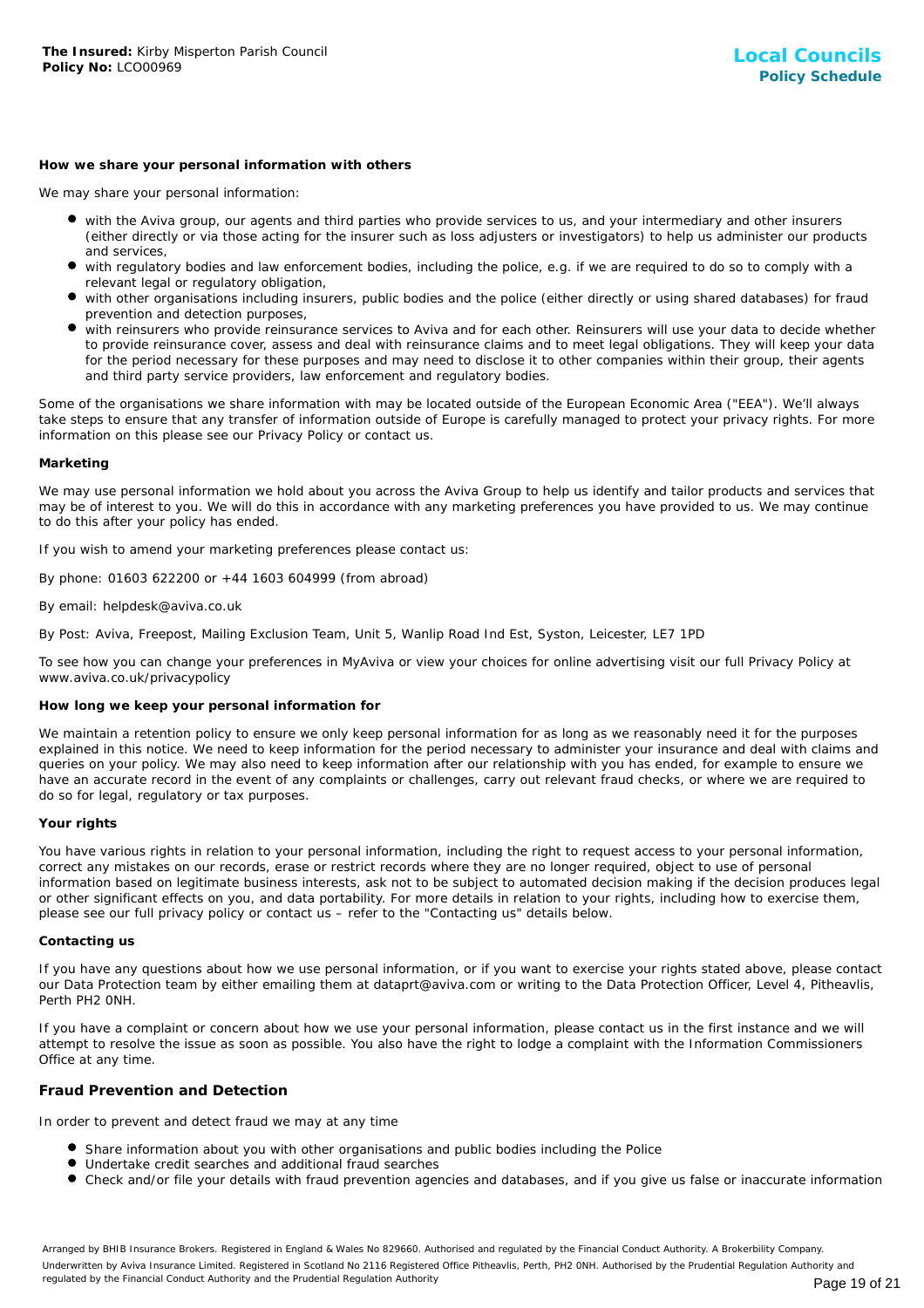and we suspect fraud, we will record this to prevent fraun and money laundering.

We can supply on request further details of the databases we access or contribute to. If you require further details please contact us.

Policy Investigation Unit, Aviva, Cruan Business Centre, Westerhill Business Park, 123 Westerhill Road, Bishopbriggs, Glasgow, G64 2QR.Telephone: 0345 300 0597. Email PIUUKDI@AVIVA.COM

We and other organisations may also search these agencies and databases to

- Help make decisions about the provision and administration of insurance, credit and related services for you and members of your household
- Trace debtors or beneficiaries, recover debt, prevent fraud and to manage your accounts or insurance policies
- Check your identity to prevent money laundering, unless you provide us with other satisfactory proof of identity.
- Check details of job applicants and employees.

## **Claims History**

- Under the conditions of your policy you must tell us about any Insurance related incidents (such as fire, water damage, theft or an accident) whether or not they give rise to a claim. When you tell us about an incident we will pass information relating to it to a database.
- We may search these databases when you apply for insurance, in the event of any incident or claim, or at time of renewal to validate your claims history or that of any other person or property likely to be involved in the policy or claim.

You should show these notices to anyone who has an interest in the insurance under the policy.

## **Complaints Procedure**

We hope that you will be very happy with the service that we provide. However, if for any reason you are unhappy with it, we would like to hear from you.

In the first instance, please contact your insurance adviser or usual Aviva point of contact.

Aviva are covered by the Financial Ombudsman Service. If you have complained to us and we have been unable to resolve your complaint, you may be entitled to refer it to this independent body. Following the complaints procedure does not affect your right to take legal action.

If you have taken a product out with us online or by telephone you can also use the European Commission's Online Dispute Resolution for logging complaints. To use this service the European Commission has also provided an Online Dispute Resolution Service for logging complaints. To use this service please go to: http://ec.europa.eu/odr

#### **Financial Services Compensation Scheme**

Aviva are members of the Financial Services Compensation Scheme (FSCS). You may be entitled to compensation from the scheme if they cannot meet their obligations, depending on the type of insurance and circumstances of your claim. Further information about the compensation scheme arrangements is available from the FSCS (www.fscs.org.uk)

#### **Choice of Law**

The appropriate law as set out below will apply unless you and the insurer agree otherwise.

- 1. The law applying in that part of the United Kingdom, Channel Islands or Isle of Man in which you, the policyholder, normally live or (if applicable) the first named policyholder normally lives, or
- 2. In the case of a business, the law applying in that part of the United Kingdom, Channel Islands or Isle of Man where it has its principal place of business, or
- 3. Should neither of the above be applicable, the law of England and Wales will apply.

## **Telephone Call Charges and Recording**

Calls to 0800 numbers from UK landlines and mobiles are free. The cost of calls to 03 prefixed numbers are charged at national call rates (charges may vary dependent on your network provider) and are usually included in inclusive minute plans from landlines and mobiles. For our joint protection telephone calls may be recorded and/or monitored.